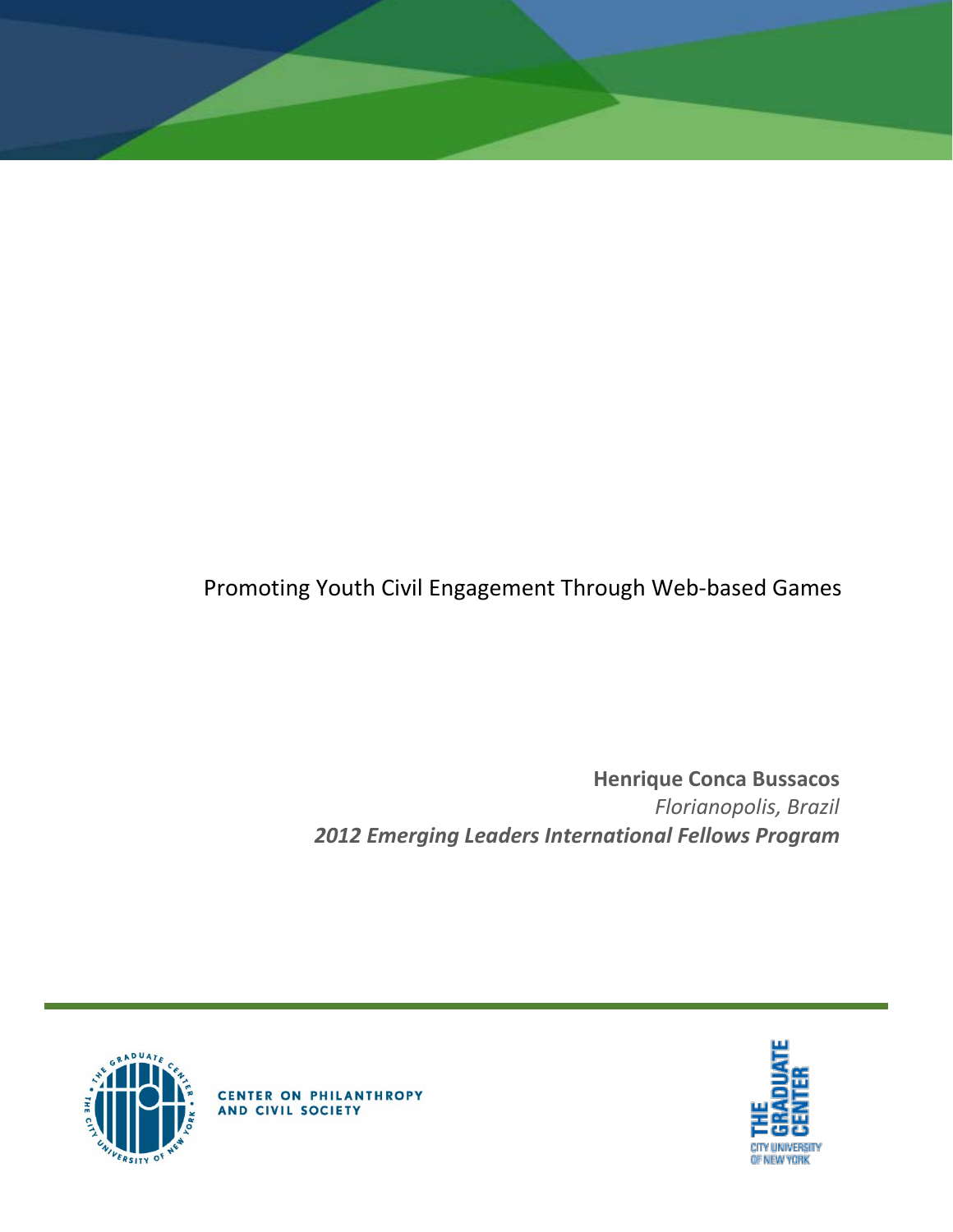*This paper was submitted in partial fulfillment of the 2012 Emerging Leaders International Fellows Program of the Center on Philanthropy and Civil Society at The Graduate Center, The City University of New York. The paper may have subsequently been revised, translated, circulated or published in alternate format by the author.*

*During the course of the program in 2012, the author was Fundraising Specialist at ICom, Instituto Comunitário Grande Florianópolis. He is also Co-Founder of Tekoha and of The Hub São Paulo.*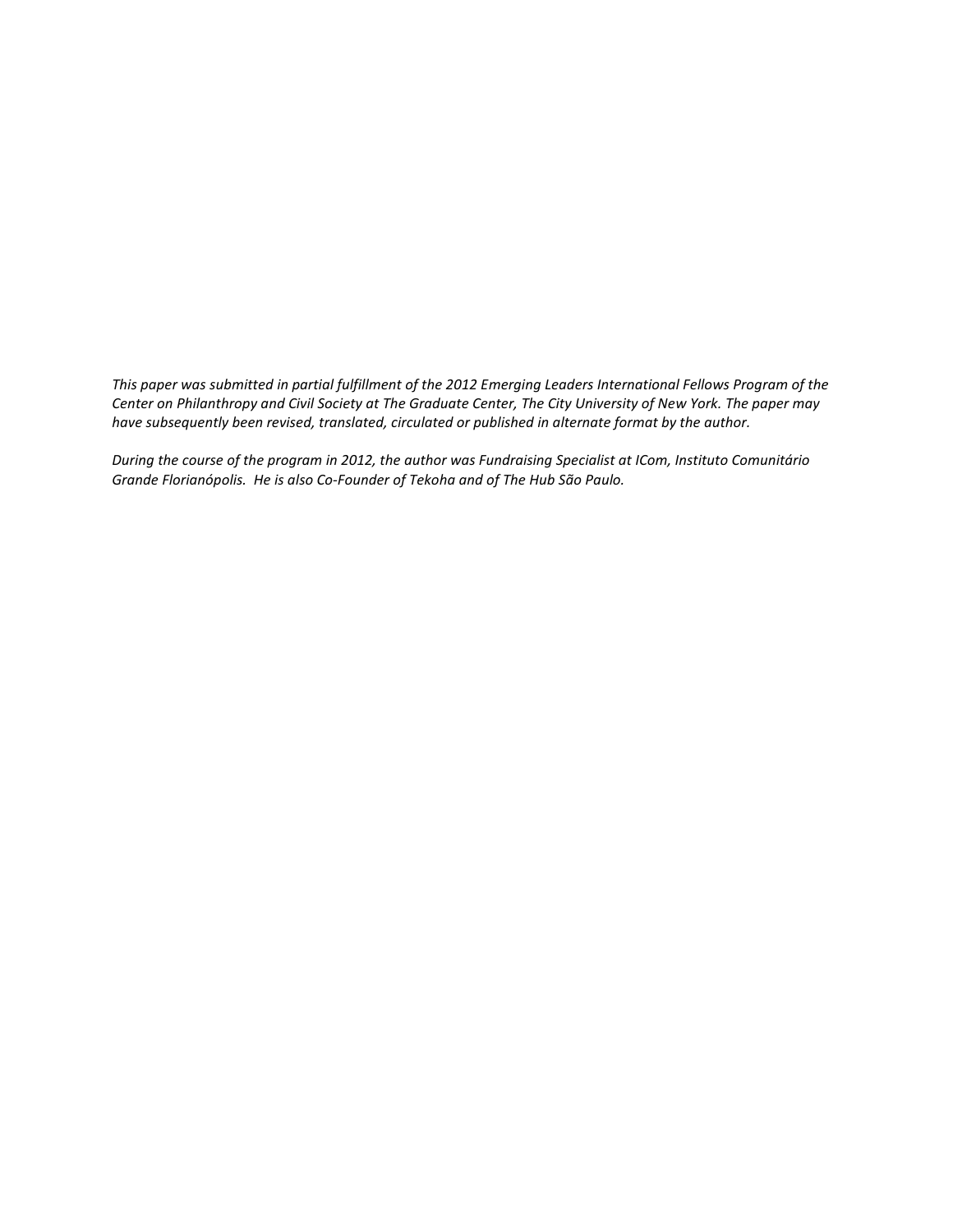"TWO roads diverged in a yellow wood, And sorry I could not travel both And be one traveler, long I stood And looked down one as far as I could To where it bent in the undergrowth;

Then took the other, as just as fair, And having perhaps the better claim, Because it was grassy and wanted wear; Though as for that the passing there Had worn them really about the same,

And both that morning equally lay In leaves no step had trodden black. Oh, I kept the first for another day! Yet knowing how way leads on to way, I doubted if I should ever come back.

I shall be telling this with a sigh Somewhere ages and ages hence: Two roads diverged in a wood, and I - I took the one less traveled by, And that has made all the difference."

Robert Frost

This paper was made possible by the generous support of Charles Stewart Mott Foundation funder of the 2012 Emerging Leaders Program CPCS/CUNY.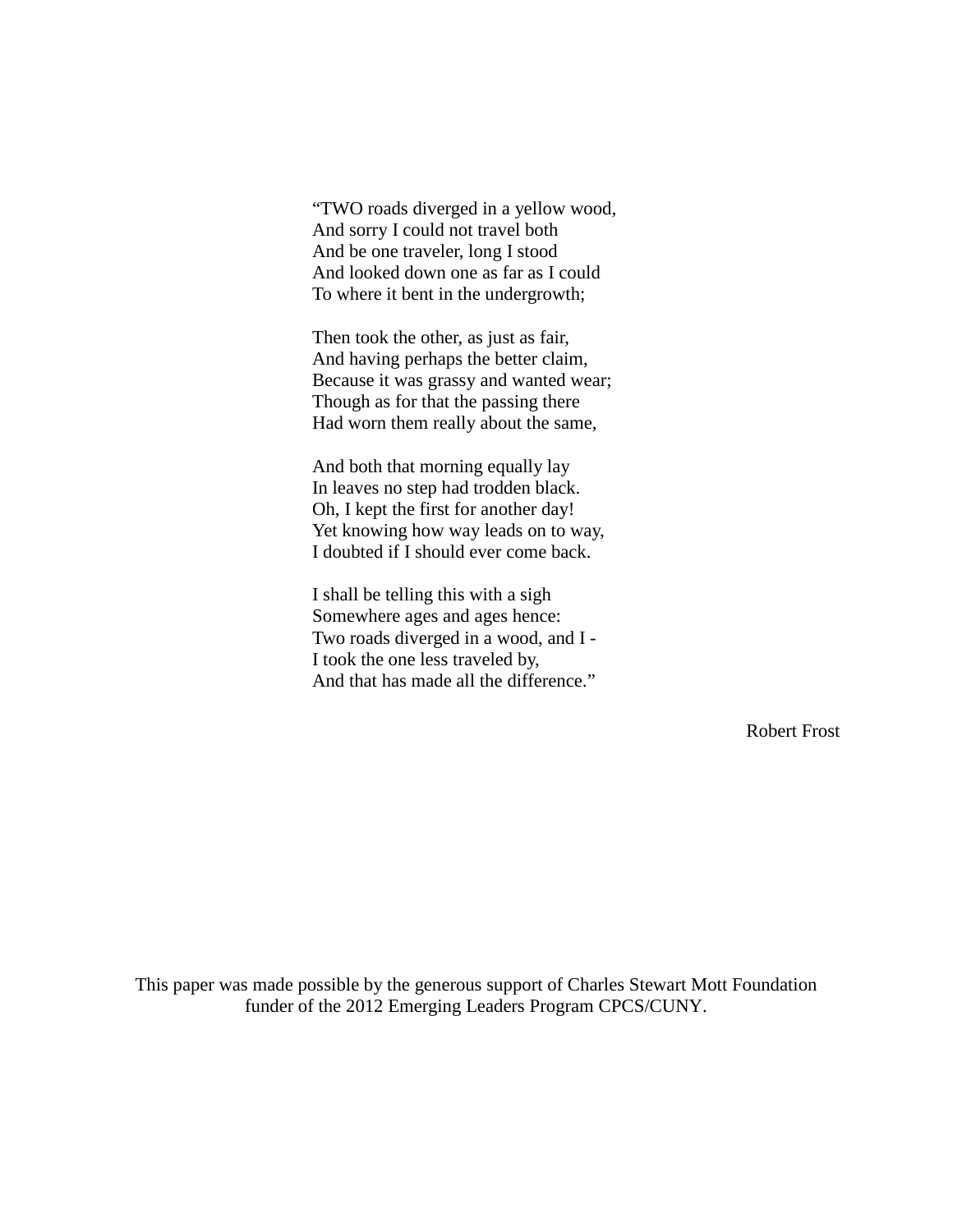Table of Contents

| <b>STORY</b>                                         | 2         |
|------------------------------------------------------|-----------|
| <b>INTRODUCTION</b>                                  | 3         |
| <b>I. COMMUNITY FOUNDATIONS</b>                      | 4         |
| <b>II. YOUTH CIVIL ENGAGEMENT</b>                    | 8         |
| <b>II. SOCIAL INNOVATION AND SOCIAL GOOD</b>         | <b>10</b> |
| IV. GAMES AS TOOLS TO PROMOTE YOUTH CIVIL ENGAGEMENT | <u>12</u> |
| <b>V. CASE STUDY</b>                                 | <u>14</u> |
| <b>VI. CONCLUSION</b>                                | 15        |
| <b>REFERENCES</b>                                    | 17        |
| <b>ANNEX 1 - CONECTA SCREEN TEMPLATE.</b>            | 21        |
| <b>ANNEX 2 - SURVEYS CONECTA EVALUATION</b>          | 22        |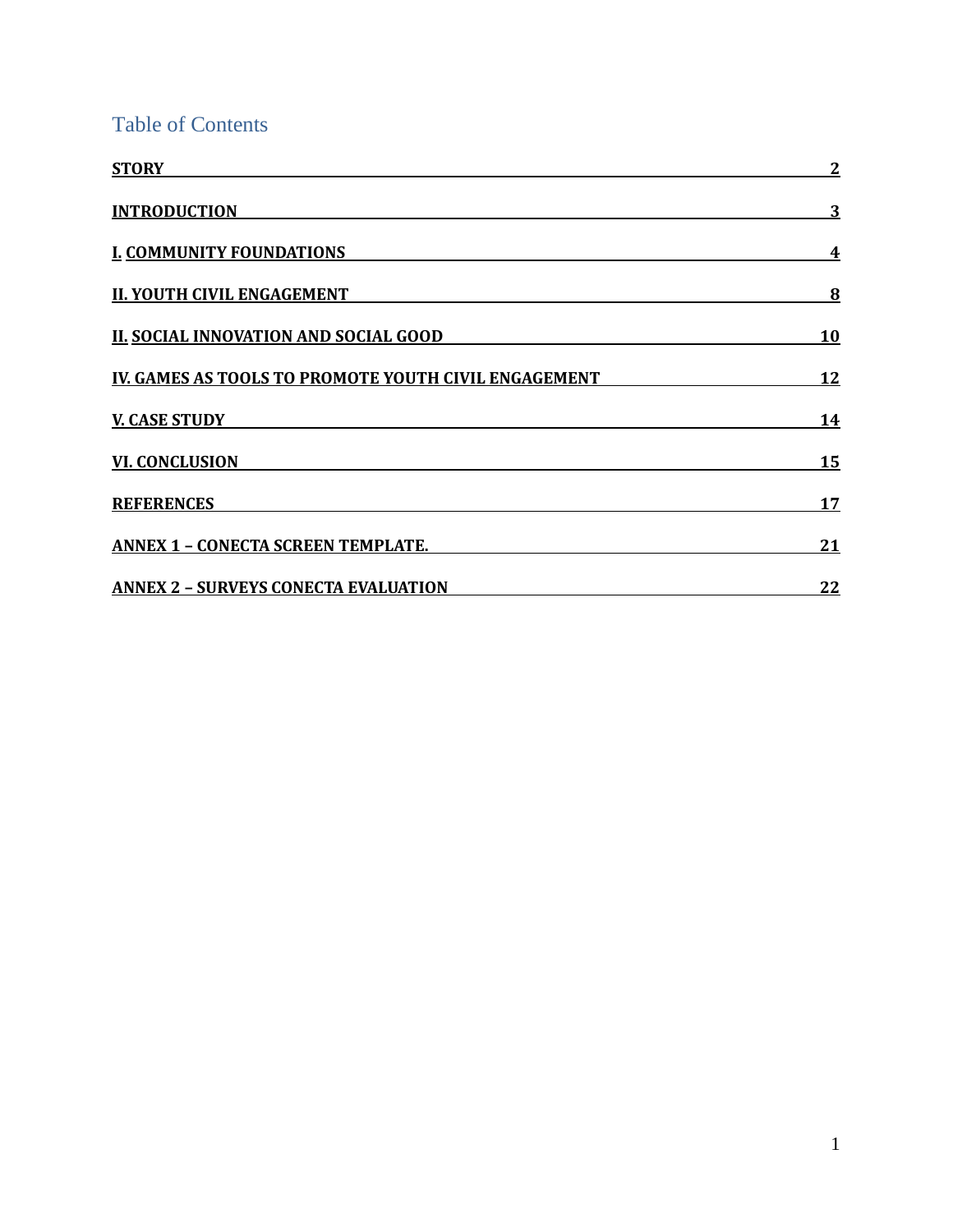# <span id="page-4-0"></span>**Story**

Which picture below attracts more your attention? Can you imagine what a young person in his/her early 20s would think?



No wonder people spend 3 billion hours a week playing online games and only very few volunteering<sup>[1](#page-4-1)</sup>. This paper suggests some paths to change this reality by making use of technologies have become an increasing part of our daily lives, and doubly so for youth. Social media is now used for job searching, marketing, e-commerce and in many other fields. Why isn't philanthropy exploring this potential? I hope this research can be useful to you and to your organization to create positive impact and attract more people to contribute for the common good.

The intent of this paper is not to paint too colorful a path to social change, but to identify relevant attractive tools to support the first steps towards social change among youth. The assumption is that youth will be the key to realize the vision of community foundations in the near future.

<span id="page-4-1"></span><sup>&</sup>lt;sup>1</sup> Mentioned by Jane McGonigal in her TED Talk accessed at  $\overline{a}$ 

http://www.ted.com/talks/jane\_mcgonigal\_gaming\_can\_make\_a\_better\_world.html on November 21st 2012.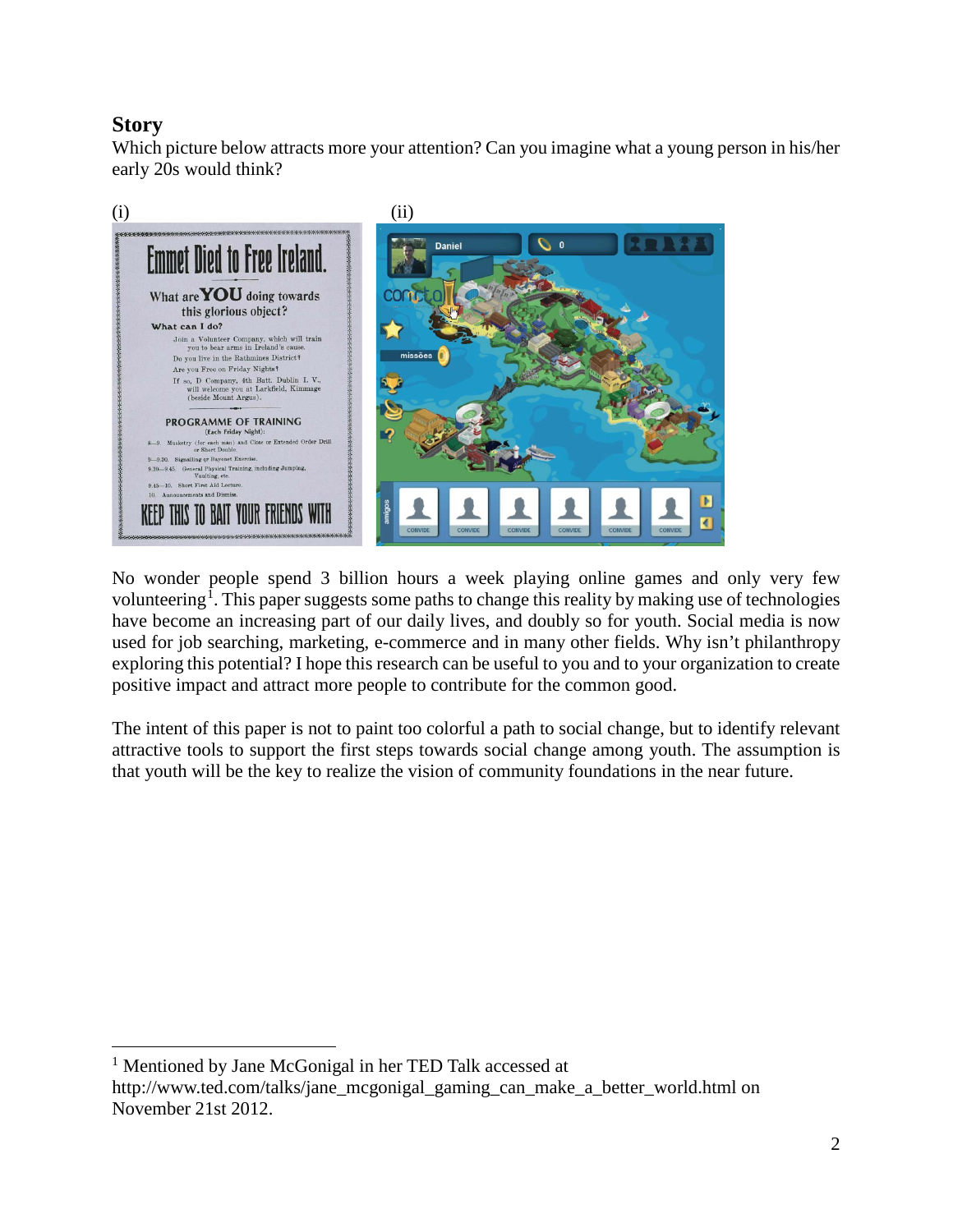#### <span id="page-5-0"></span>**Introduction**

There is clear evidence that new action should be taken to enhance civil engagement, mainly among youth. Today's young adults show lower levels of civil engagement in the US and in Latin America when compared to previous decades (Flanagan and Levine 2010, Borba and Ribeiro 2010). More engaged citizens are able to identify and address local challenges, and communityembedded philanthropy is in a good position to foster civil engagement (Kalstrom et al. 2009).

To change the reality of low levels of civil engagement, some innovative solutions have been undertaken by foundations and other players in the civil society arena. For example, storytelling philanthropy has proved to be a good strategy to encourage more people to engage in philanthropy as well as commit more resources (Maclean, Harvey and Gordon 2012). Another example is Tom Cousins, a philanthropist who explored innovative solutions in Atlanta and combined being a social entrepreneur and a philanthropist concomitantly. He started the East Lake Community Foundation and fosters venture philanthropy. Venture philanthropy applies some venture capital industry lessons to philanthropy initiatives to create more social impact (Slyke and Newman 2006). The Brooklyn Community Foundation has been innovative in their communication strategy to foster more participation from the local community. Berks Community Foundation created a partnership with a business incubator to foster job creation in their community, which is quite unusual and demonstrates an interest in new solutions to deal with current challenges. These actions have been understood as social innovations. This concept is well described by Phills et al. (2008) as a new solution to a social problem that creates social value, which accrues primarily to society as a whole rather than to private individuals.

One of the emerging ideas in social innovation is the 'social good' movement. This movement can be defined as the use of technologies, with an emphasis on social media technologies, to promote social change (Kanter 2010). The social good movement has attracted important philanthropic players including the United Nations Foundation, Intel, Johnson and Johnson, and Telefonica, among others (Games for Change 2012, Social Good Brasil 2012). Part of this movement is creating games to promote social impact.

Gamification is the use of game elements and game design techniques in non-game contexts (Deterding et al 2011). The first time this term was used was in 1980 by Richard Barrow, a scholar from Essex University in England (Malone, 1980). It was only in 2010, however, that gamification actually took off, achieving a critical mass of people and companies using this tool in non-game contexts (Werback and Hunter 2012).

To date, games have been largely used as an educational tool (Amory et al. 1999, Virvou et al. 2005, Raphael et al. 2010, Boskic 2011). The endeavor to use games as an instrument to promote social impact is more recent (Games for Change 2012). There is increasing evidence that games can be a useful tool to promote changes in behavior (Schrier et al. 2010, Hawkins 2010 and Boskic 2011). An initiative undertaken by Games for Change in 2012 to design the Half the Sky game, which was designed to target girls and women regarding the impact of and means to prevent teen pregnancy, among other issues, has shed more light on games as potential mechanisms for social impact.

The case study that is analyzed in this paper is the application by ICom of a web-based game to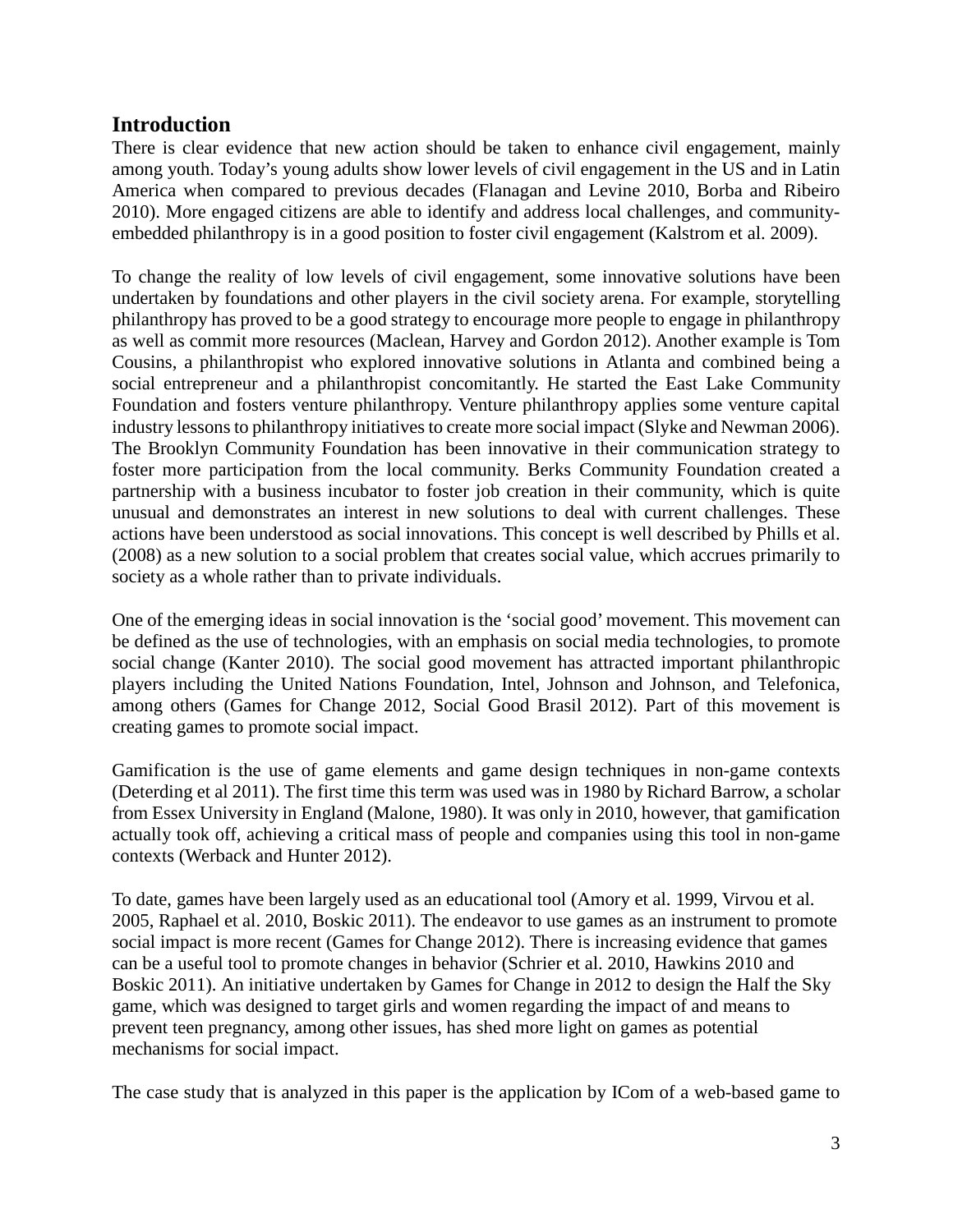promote youth civil engagement in Florianópolis, Brazil. ICom is a community foundation focused on serving the Greater Florianópolis area, where roughly 1 million people live. The web-based game reproduces scenarios that a community foundation faces. The game is called Conecta and it consists of quizzes related to local NGOs and social enterprises, so that the players can identify opportunities to engage in social change in their own region.

Among community foundations, it has been popular to promote youth philanthropy through grantmaking practices (Garza and Stevens 2002, Tate 2004). It is worth mentioning the Youth Bank initiative led by The Community Foundation for Northern Ireland and the Youth in Philanthropy program run by The Winnipeg Foundation. Both programs engage the youth in fundraising and grantmaking. This is a good strategy to transfer knowledge and culture to the next generation. In this paper, I explore the possibility of embracing the leadership community role, as defined by Reynolds (2008) and Bernholz, Fulton and Kasper (2005), when designing youth programs. The current youth programs popular with community foundations around the globe limit themselves to grantmaking and serving as a vehicle for philanthropy. I would argue that there is also room for bottom-up strategies whereby young people can design programs that reflect the way they understand community philanthropy and engagement using tools that they have already mastered, but with the intent to promote the values and the mission of community foundations. This could be done through a web-based game, a tool with which youth are already very familiar, and can be explored as an educational instrument (Boskic 2011).

The first section of this paper discusses definitions and roles of community foundations, emphasizing the leadership role and describes the current situation of the third sector in Brazil (Reynolds 2008, Da Silva 2009). The second section describes youth civil engagement programs and explores the possibility of using new tools to leverage the impact of such programs. The next section conceptualizes social innovation and social good, exploring the relevance of such concepts for community foundations to achieve their mission. The fourth section presents games as tools to promote civil engagement, and in the fifth section a case study is presented. The conclusion offers recommendations for community foundations to embrace new technologies and creativity to create a more welcome atmosphere for youth and to allow them participate in developing the community foundations concept further.

# <span id="page-6-0"></span>**I. Community Foundations**

The first important concept to be clarified is how community is understood. There are two main definitions for a community: the community of life, individuals living in the same geographical area; and the community of practice, individuals having a common purpose or practice (Bauman 2004). In this paper the reference is to the first definition, which is still the most relevant to community foundations, even though new understandings of community have been developed and incorporated by some community foundations.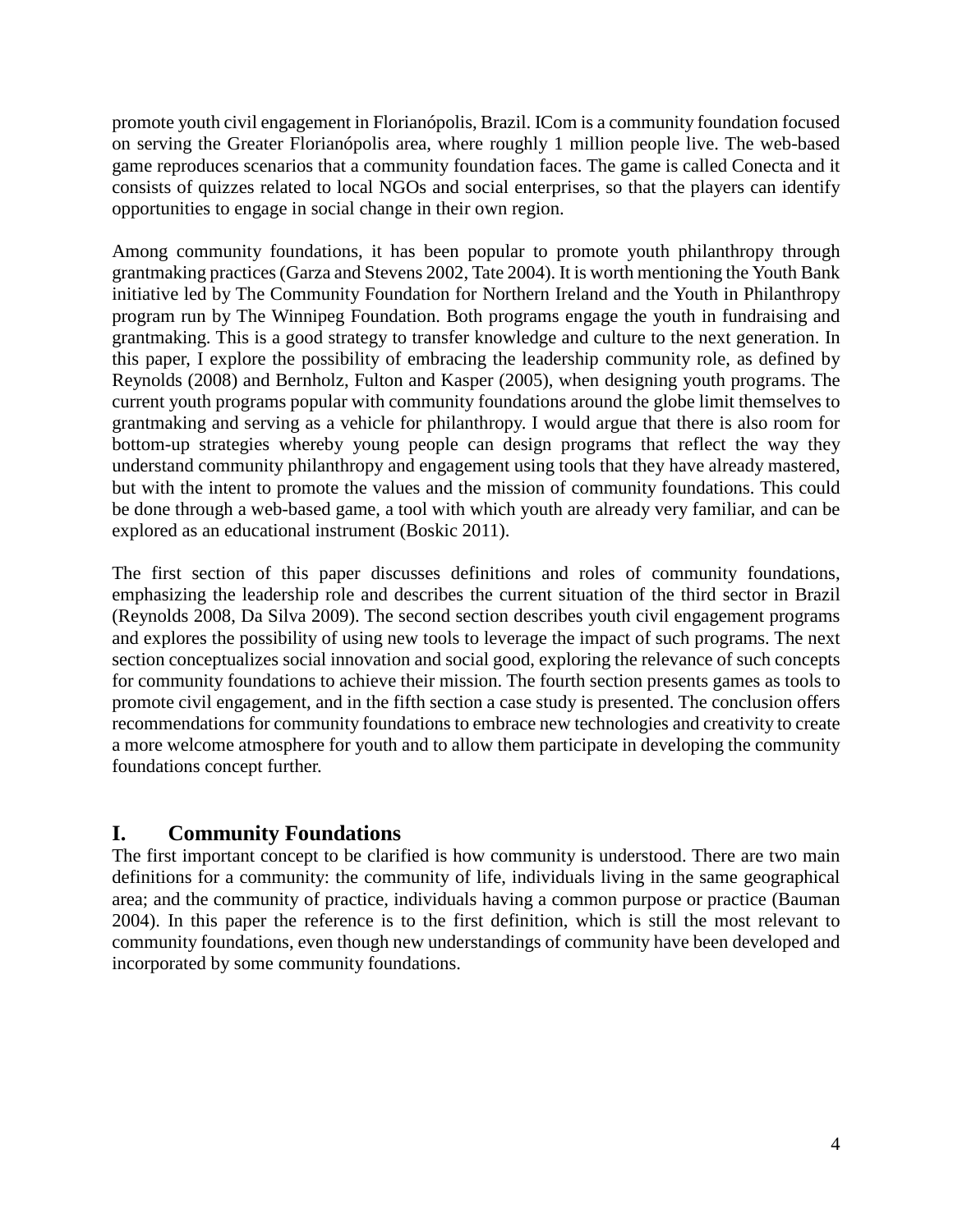The first community foundation emerged in 1914 in Cleveland, Ohio, where John D. Rockefeller and Frederick Goff identified the need for such an entity. In the first years, the entity was a solution to the "dead hand" issue some banks were facing. This happened because a person would leave his fortune to serve a specified cause that may no longer exist after his death, and the legal costs incurred to change the mission of the bequest were very high (Leonard, 1989). Community foundations have evolved since 1914; there are now more than 1,600 community foundations established worldwide (WINGS 2010). In Brazil, the first community foundations were Instituto Rio, in Rio de Janeiro, and DOAR Program – IDIS in Sao Paulo, in the late 1990's, 80 years after the first community foundations in North America. In 2005, Instituto Comunitário Grande Florianópolis (ICom), was founded in Florianópolis (a city located in the South of Brazil), an association based on the community foundation concept. The contexts these Brazilian organizations have faced are quite different from the first community foundations in US and, therefore, their activities, programs and roles vary as well.

Community Foundations have three main functions. They should act as a grantmaker, a vehicle for philanthropy, and provide leadership to address community's most pressing needs (Reynolds, 2008). These roles are played with different emphasis depending on the context and focus of each foundation. However, the ability to combine these three functions can be considered the great promise of community foundations (Anheier and Leat, 2008).

Promoting civil engagement is understood as part of the leadership role of a community foundation. Philanthropy is an important component of civil engagement, and even more so when understood broadly as the giving of the three Ts: time, talent and treasure. This is the definition carried at the Center for Philanthropy and Civil Society at the City University of New York.

In Brazil, community foundations have developed different strategies to adapt the concept locally. The third sector in Brazil involves more than  $335,000$  organizations<sup>[2](#page-7-0)</sup>. Non-governmental organizations in Brazil by law are either associations or foundations. Associations can be created by any group of at least twenty people with a specific non-economic purpose. These associations are eligible to be a Public Interest Civil Society Organization (OSCIP, the acronym in Portuguese) if they match certain criteria. This title allows them to raise funds from the government. On the other hand, foundations are instituted by a founder that designates assets for religious, moral, cultural or social assistance purposes (Da Silva 2009). The associations and foundations are mostly located in the southeast, where most of the population is concentrated, even though poverty is more intense in the northeast region.

The sector has been growing, and corporate social investment, in particular, has evolved strongly in the last decade. The development of corporate social investment in Brazil is important because it works as an important source of resources for grassroots NGOs, and this influences the scenario for community foundations (Kisil 2006, Instituto Ethos 2012).

ICom has done a consultation process on behalf of the Global Fund for Community Foundations to identify the main challenges to be overcome by community foundations in the country. The

 $\overline{a}$ 

<span id="page-7-0"></span><sup>2</sup> According to IBGE accessed at

<http://www.ibge.gov.br/home/estatistica/economia/peas/2006/default.shtm> on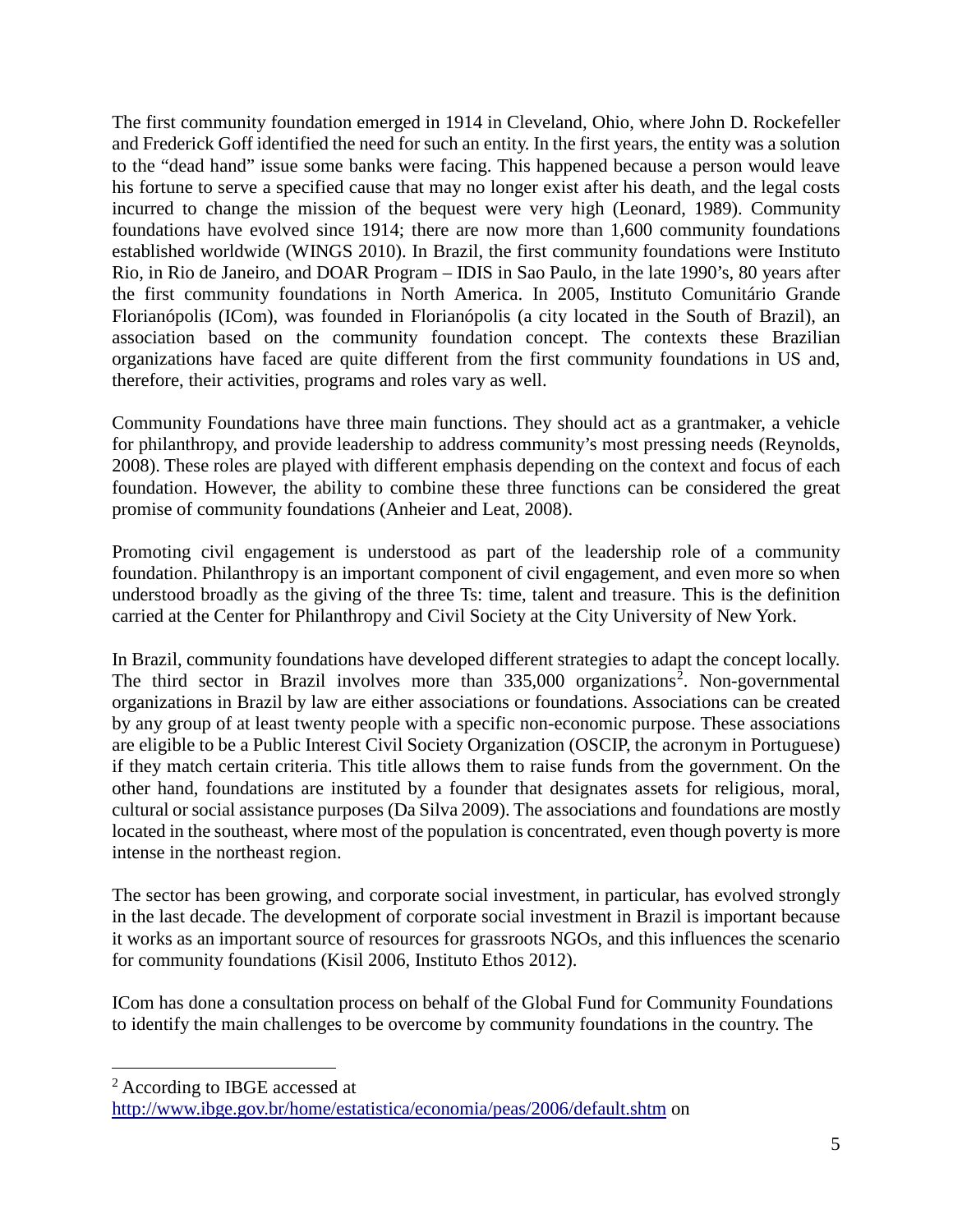results are presented in the table 1.0 (Da Silva 2009).

Table 1.0.

- The need to change the culture of philanthropy in Brazil from episodic and paternalistic to more focused, strategic and articulated;
- The current low level of individual giving and articulation/partnerships among donors;
- Extreme poverty in some communities, making it difficult to work only with local assets;
- Complexity and urgency of social problems in some regions of the country;
- Lack of tax incentives and legal framework to foster community giving;
- Social inequalities within communities which makes it difficult to convene different sectors to converse as equals;
- Donors with little interest in the effectiveness and impact of their gift;
- The need to create and implement a real democratic management for the resources;
- The challenge of demonstrating to donors and non-profit leaders the importance of endowments as a strategy to financial sustainability.

Source: DELLAGNELO, L.; SILVA, A.G.; TREVISAN, M.C. (2008) pg. 1-2

The culture of giving is listed as the first challenge and is reinforced by other studies (Andion et al. 2012). Strategic social giving is limited to companies and a few wealthy families. This is certainly a challenge that community foundations can contribute to solving and enhancing the quantity and quality of giving in Brazil.

Instituto Rio reflects the traditional model. "Traditional" is understood as foundations that put a strong emphasis on grantmaking and serving as a vehicle for philanthropy, which is the case of most of the larger and long-established community foundations in the United States, such as The New York Community Trust (Carson 2002). Instituto Rio has an endowment fund of R\$ 3.7 million (approximately US\$ 1.85 million) and has granted R\$ 341 thousand (approximately US\$ 170 thousand) in 2009 (Instituto Rio 2009).

Taking a different approach, the DOAR Program at IDIS (Institute for the Development of Social Investment) has incubated community philanthropy organizations (CPOs). These organizations are a revised version of traditional community foundations. They act as brokers to facilitate the flow of resources to address communities' needs, but they are not themselves grantmakers, neither do they accumulate large endowment funds (Kisil 2006). An example of such a CPO would be Viva Guarulhos that involves companies and social investors in the community to work together on addressing local issues. They do not provide grants, but they contribute to connecting social investors and grassroots organizations.

ICom does make grants, but it has focused on community leadership and being an effective knowledge and training hub to develop the third sector in the Greater Florianópolis. ICom was founded in 2005 to serve the city of Florianópolis and the surrounding cities that together add up to a population of 1 million inhabitants. The organization was founded by seven women that were inspired by the community foundation model. They obtained financial resources from the W. K. Kellogg Foundation (US\$ 92,300), AVINA Foundation (US\$ 34,500), and the WINGS Global Fund for Community Foundations (US\$ 23,000 and a challenge grant of US\$ 50,000 for subgrants) (Da Silva 2009).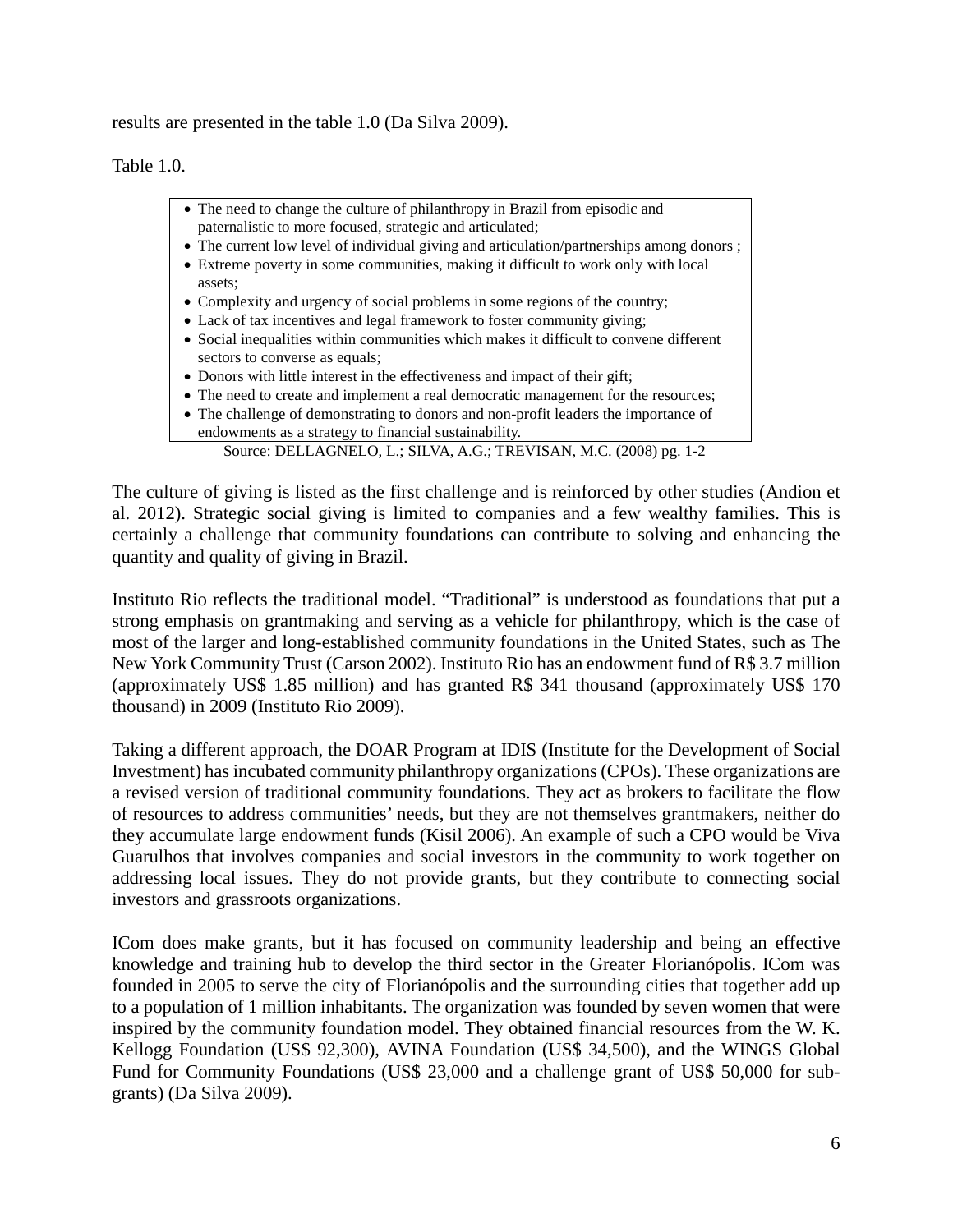Local needs and opportunities have influenced ICom to explore the community leadership role instead of prioritizing the development of endowment funds. The context in Brazil is quite different from the situation from which the first community foundations emerged in US. The culture of giving is quite underdeveloped and the third sector is still in its early stages in Florianópolis (Andion et al. 2012). Furthermore, there are no tax incentives for families to direct funds to NGOs, and they actually need to pay taxes to do so (Szazi 2004).

Nevertheless, in the last seven years, ICom has raised and granted more than (US\$ 1,500,000), supported more than 200 grassroots organizations, and implemented innovative projects. There are two more recent projects that can be highlighted: Floripa Te Quero Bem and Social Good.

Floripa Te Quero Bem is a project that fosters the participation of citizens, companies and civil society organizations to contribute and monitor the local government. This project has combined the effort of different stakeholders in society (local government, companies and civil society organizations) to select and publish the main social, economic and environmental indicators of the city and ensure that the next mayors promise to establish and track specific goals. This project was an important opportunity for ICom to play the leadership role as a community foundation.

Another relevant project in which ICom took leadership was the Social Good. It is a program that encourages the use of technology and social media to promote social change. The first Social Good Summit outside of the US was organized in Brazil by ICom and Instituto Voluntários em Ação, a local partner. The event happened in November 2012 and attracted more than 1,300 participants and was live streamed to more than 8,000 people in Brazil and abroad. Besides the summit, other activities will be undertaken in 2013 to promote the use of technology and social media by the social sector in Florianópolis and across its borders.

After this short summary of these three community foundations in Brazil, it is important to identify different approaches for the community foundation model. Andrés Thompson (2006) identified two approaches for community foundations, the 'money' approach and the 'community' approach. ICom would certainly be a closer fit with the community approach, which means it has focused on building community capacity, responding to community needs, facilitating community problemsolving, forming a diverse board, building on community assets, promoting philanthropy, strengthening the local non-profit sector and being accountable in the use of funds. The 'money' approach is more closely tied to foundations that started with a large endowment fund and their challenge has been on how to make grants strategically to ensure that the resources make the best contribution possible for the local community.

The definition of a creative community foundation also reinforces some of the characteristics of a 'community' approach to community foundations. According to Anheier and Leat (2008), the creative community foundation incorporates the capacity to: spot solutions for community needs that go beyond those which are provided by the market, government and other non-profits; provide or leverage resources to sustain innovation processes; and disseminate results for sustainable impact beyond the grantees.

There has been speculation about important changes occurring in community foundations: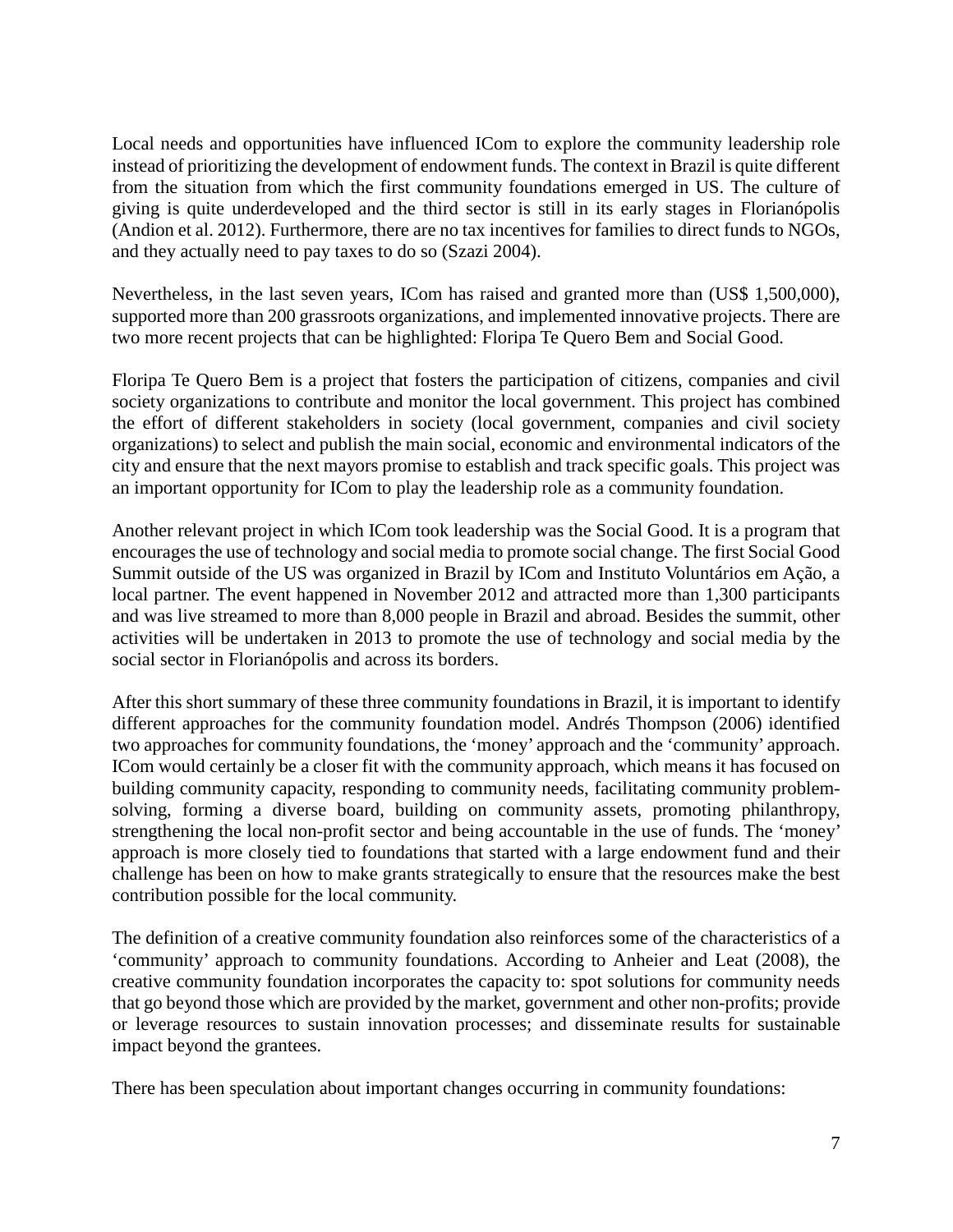Our research indicates that a "fifth" formative period is now [2005] beginning. The changes coming in this period [2005-2025] will challenge the core assumptions around which community foundations have built their operations (Bernholz, Fulton and Kasper 2005).

However, there are debates on how far a foundation may change and still be considered a community foundation (Kisil 2006, Hazelkorn 2010, Hodgson, Knight and Mathie 2012). This paper draws on the relevance of the role of the community foundation as a community leader, articulated by Reynolds (2008) and others. ICom has being playing this role, and attracting more stakeholders to participate in solving community issues is key to being effective as a community leader. Therefore, ICom has strong partnerships with grassroots organizations, companies, local government and is now trying to attract youth to address community issues.

Many funders of community-embedded philanthropy consider the promotion of civil engagement a key issue for their change-making work (Kalstrom et al. 2009). Promoting civil engagement amongst the youth is a first step along this path. In the next section, youth civil engagement is described, some examples are presented, and new tools to leverage it are explored.

## <span id="page-10-0"></span>**II. Youth civil engagement**

The population demographic in Brazil is changing. However, children and the youth (up to 29 years old) still account for 50.9%<sup>[3](#page-10-1)</sup>. Inequality has been going down, but Brazil is still among the 12 most unequal countries (IPEA 2012). Inequality is reflected among the youth and creates a distance between the rich and the poor youth, which is reinforced by the poor public education system. More than 50% of the country's population being under 30 years old and the high levels of inequality are two important facts to properly picture Brazilian youth.

The first challenge is to understand how youth think, what are their aspirations, and how community foundations influence their behavior. A general analysis takes us to the millenials, as these younger individuals are known for integrating technology into their daily lives, valuing diversity, embracing collaboration, working on projects that change rapidly, and searching to integrate different aspects of their lives (Patota, Schwartz and Schwartz 2007). The United Nations considers "youth" as people between 15 and 24 years old; in this paper it is expanded to 29 years old (Herrera 2006).

Based on these characteristics, it can be claimed that volunteer work, donations and other forms of civil engagement should be integrated into youth's work and lifestyle instead of being side activities. Efforts to integrate rich and poor youth should also be considered. There are projects being implemented to promote philanthropy and civil engagement within the younger generation worldwide. The first youth in philanthropy program in a community foundation was launched in 1985 by the Community Foundation for the National Capital Region in Washington, D.C. (USA) (Chaparina 2006).

The Winnipeg Foundation's Youth in Philanthropy program in Canada is a good example of a

<span id="page-10-1"></span> $3$  IBGE (2012)  $\overline{a}$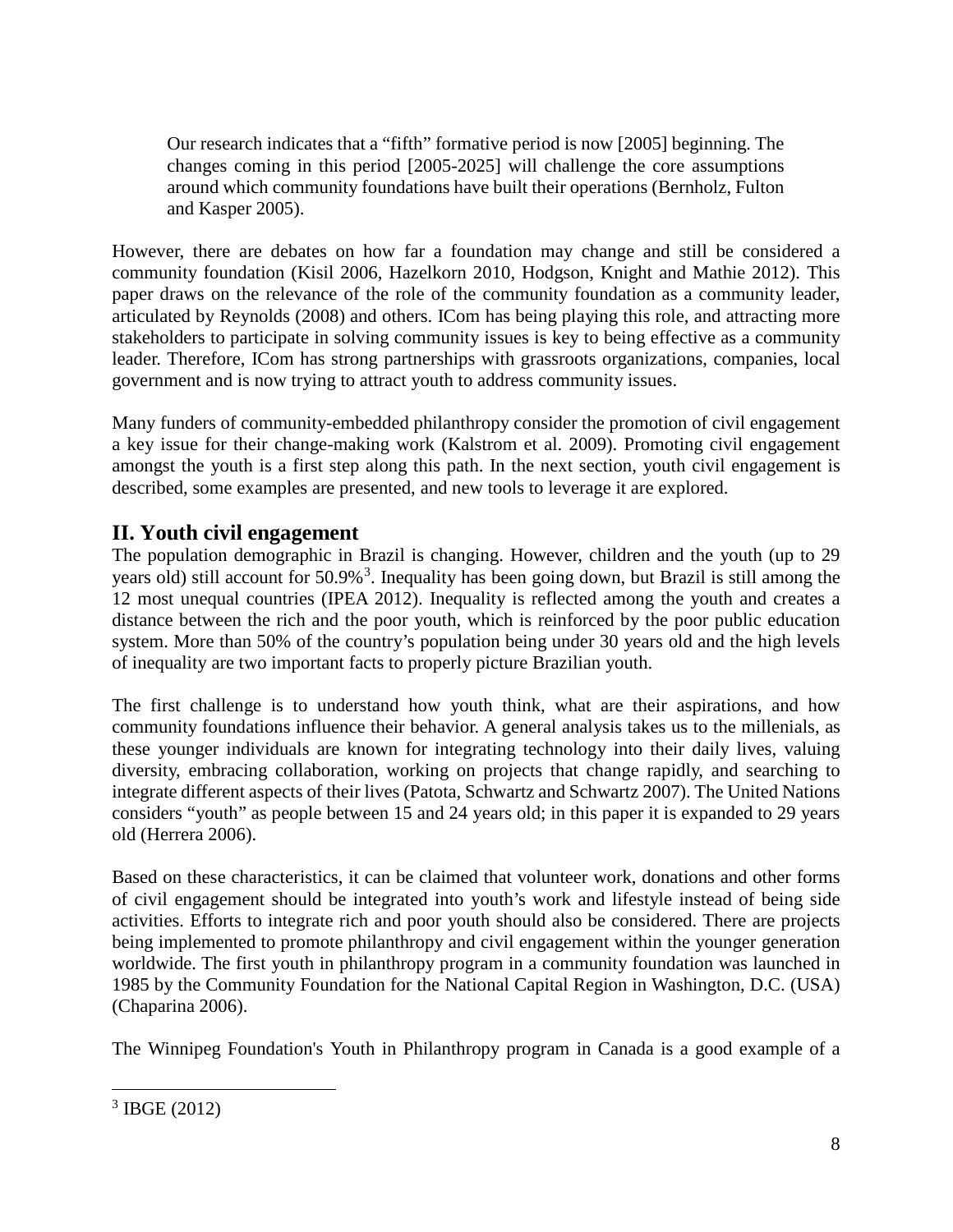youth grantmaking program (The Winnipeg Foundation 2004). This program has been running for the last 13 years, and around 40 community foundations run similar programs in Canada, which is a considerable achievement in this field (The Winnipeg Foundation 2012). The rationale behind these youth philanthropy programs is that as children and teenagers start fundraising and taking decisions on grantmaking in early stages, they will increase their propensity to volunteer and give to charities in the future.

The programs that foster volunteer work for youth also contribute to the development of future generous and engaged adults. There has been evidence in the United States that youth who volunteer are twice as likely to volunteer as adults. There is also evidence that youth volunteers result in generous donors (Independent Sector 2002).

Working with youth is not always an easy task, because generational differences may prevent community foundation staff from fully understanding the ideas and aspirations of the youth. One strategy that some community foundations have been implementing to deal with this challenge is partnering with organizations that have more experience in working with youth. The Winnipeg Community Foundation, for example, has partnered with schools to run and scale up its Youth in Philanthropy program (Tate 2004).

A well-known program to foster youth engagement in philanthropy is the youth bank. A youth bank is a program in which youth (normally between the ages of 14 and 25 years old) assume the role of grantmakers and sometimes fundraisers. The youth work collectively as a committee and give out grants between US\$ 100 and US\$ 2,000. Though referred to by different names, such programs have taken hold in Europe (Northern Ireland, Bulgaria, Poland, and Russia), as well as the U.S. and Canada. The impact of such initiatives goes beyond serving as a mechanism to distribute financial support (World Bank 2007). While they replicate the community foundation role of grantmaking (and also in some instances also fundraising), youth philanthropy programs (youth banks and youth advisory committees) do not necessarily leverage youths' potential to play a leadership role in their communities.

Berks County Community Foundation in the United States has promoted a youth visit to the Togliatti Community Foundation in Russia. This networking and cross-cultural exchange is an interesting way to promote youth philanthropy as well as to create links between youth affiliated with different community foundations that ultimately may foster cooperation between community foundations in the long term.

The Council of Michigan Foundations plays an important role in promoting youth programs in community foundations. It launched its youth program in the 1990's with support from the W.K. Kellogg Foundation and has spread the concept of youth advisory committees, which can be used interchangeably with youth banks. Community foundations in the state of Michigan received more than \$45 million and created 86 endowed youth funds. These funds are managed by youth responsible for grantmaking decisions (Council of Michigan Foundations 2012).

Another relevant experience to promote youth philanthropy is Programa Geração. This program is run by Instituto Geração in Brazil, and it promotes philanthropy and civil engagement for the next generation of wealthy families. The organization has identified the next generation as important,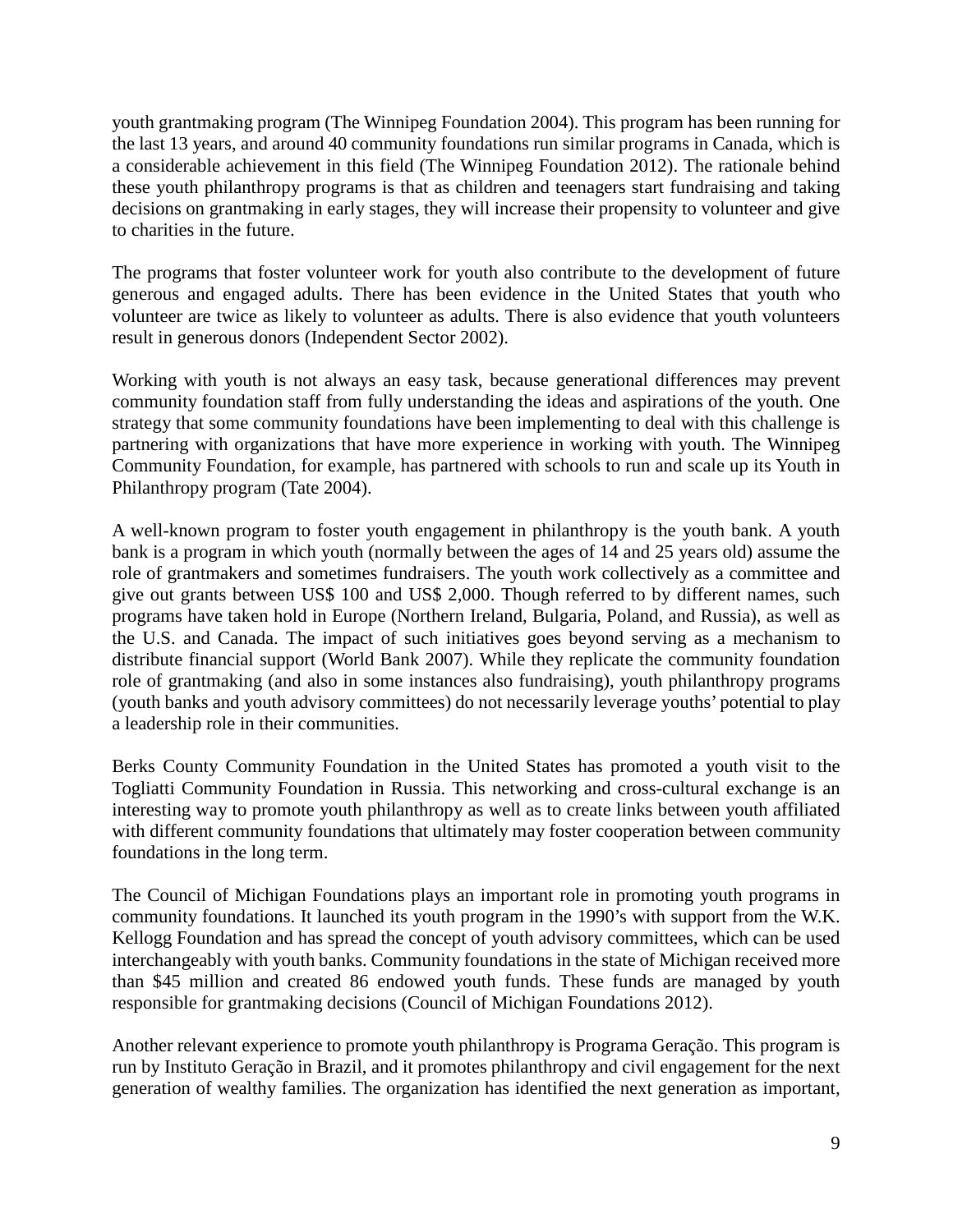not as a chance to keep the philanthropic tradition going, but as an opportunity to raise giving to the next level since donations among these families are presently quite low when compared to other countries (Instituto Geração 2012).

In Florianópolis, even though there is a culture of philanthropy, 64.3% of donors give directly to the people in need and 39.7% donate to churches. Only 18.8% of donors give to NGOs. The amounts donated are quite low when compared to international standards, 59.4% donate less than R\$ 50 per year (equivalent of US\$ 25, 0.2% of average income<sup>[4](#page-12-1)</sup>) and only 7.8% donate more than R\$ 100 per year (equivalent of US\$ 50, 0.4% of average income<sup>1</sup>) (Andion et al. 2012). These numbers can illustrate the challenges to create a strong philanthropic culture in Brazil and the need to ensure that efforts are more strategic and results-oriented.

There is a clear need to foster a philanthropic culture in Brazil and, considering the geographical scope of ICom, particularly in the metropolitan area of Florianópolis. Donor education is fundamental to enhancing a giving culture (Siegel and Yancey 2002). ICom has tried to run some programs to share knowledge about philanthropy with donors and potential donors. It has shown some results, but they do not seem to be enough to promote a stronger giving culture in the community. I would argue that we should reframe the challenge by turning philanthropy and civil engagement into something more appealing to attract more people to donate and participate in this field (Bolder Giving 2012). Social innovation might be an interesting way forward to promote philanthropy and civil engagement (Silverman 2007).

# <span id="page-12-0"></span>**II. Social innovation and social good**

Social innovation is not only a buzzword. There is increasing evidence that social innovation will continue to be a relevant issue in the coming years (Phills et al. 2008). The *Stanford Social Innovation Review* has been published for the last nine years and continues to grow (SSRI 2012). The President of the United States created an Office of Social Innovation and Civil Participation, suggesting that social innovations are relevant for tackling public issues (White House 2012).

MacCallum and Moulaert (2009) claim that social innovation is 'an anchor concept' for research in neighborhood regeneration, among other areas. They show some examples of how bottom-up innovations in some communities have contributed to promoting local development. A good example of social innovation in local low-income communities is the Oasis game developed by Instituto Elos in Brazil. The Oasis game is an event that invites a community to identify a common dream, to develop a project around it, and to build it with local assets. It is an exercise of appreciative inquiry, in that instead of looking for what is missing in the community, people have to identify the beauty and potential that is already there. In response to the Institute's invitation, communities have created cultural arenas, parks and other collective spaces. This methodology is now being replicated in various countries, such as: Guinea-Bissau, Peru, Mexico, The Netherlands, United Kingdom, India, among others (Instituto Elos 2012).

The social innovation concept implies different things according to various definitions. In this paper the definition proposed by Phills et al. (2008) is adopted:

<span id="page-12-1"></span><sup>4</sup> Calculated according to IBGE (2009).  $\overline{a}$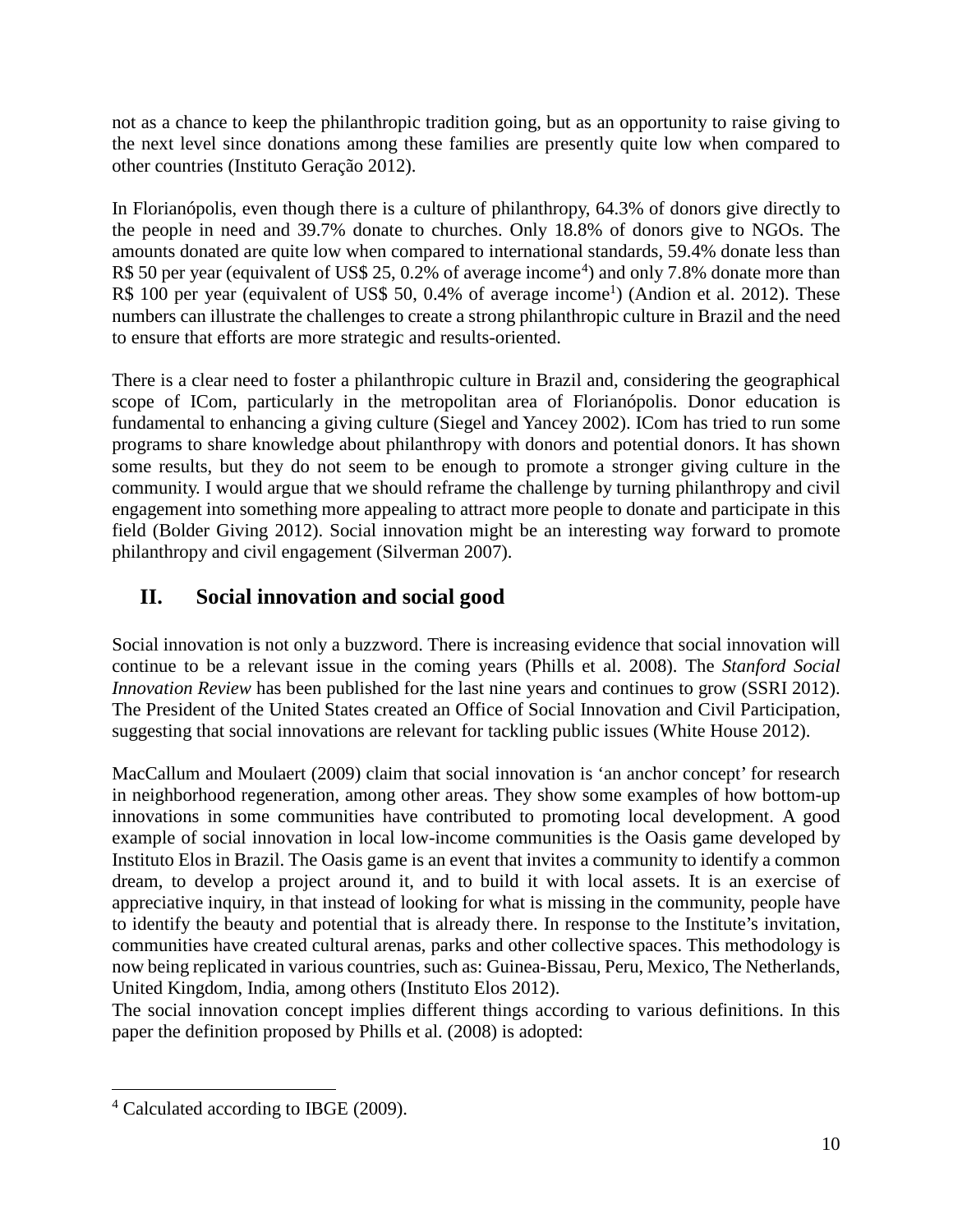A novel solution to a social problem that is more effective, efficient, sustainable, or just than existing solutions and for which the value created accrues primarily to society as a whole rather than private individuals.

The definition of social innovation is still being disputed. Mulgan et al. (2007) crafted this definition: "innovative activities and services that are motivated by the goal of meeting a social need and that are predominantly developed and diffused through organizations whose primary purposes are social." Pol and Ville (2009) argue for a different definition: a new idea that has the potential to improve either the quality or the quantity of life. And Moulaert and Nussbaumer (2008) define it as an innovation that creates economic development as well as a broader social transformation of human relations and practices. For this paper, Phills et al. (2008) definition is more adequate, because it emphasizes the role of social innovation to solve social problems and to create shared value for society. These two goals are closely related to the objectives of community foundations and most civil society organizations.

It is worth presenting more examples to clarify the concept. A well-known social innovation is microfinance. Microfinance redesigned the process of giving credit and included low-income people in the banking industry (Morduck 1999). Another relevant example is the use of games to create social impact. This phenomenon is known as the gamification of social change and will be further explained in this paper. The gamification of social change is another example of social innovation, as this is a new solution to address social problems and create more value for society.

Social innovation is now being discussed among community foundations. Hazelkorn (2010) emphasizes the relevance of collaboration and innovation to tackle the main social problems:

…there is a growing understanding that the world's 'grand challenges' require collaborative solutions and inter-locking innovation systems. They are not bound by borders and disciplines, but require bi-lateral, inter-regional and global networks to tackle.

There is a need for community foundations to engage in more innovative approaches, bringing creativity into community foundations activities (Anheier and Leat 2008). They claim that 'This capacity [creative philanthropy]…makes foundations the potential powerhouses of social innovation and investment in modern societies'. Therefore, I argue that innovative approaches should be more closely explored by community foundations, as some scholars and practitioners in the field have been advocating (Bernholz, Fulton and Kasper 2005; Carson 2008). Community foundations can play an important role in developing relevant solutions for social challenges. Hazelkorn (2010) points out that changing global discourses should take into account the need for community engagement as a form of social innovation. So, if community foundations take an open approach to interaction with other philanthropic players, they can bring community engagement knowledge to the fore of social innovation debates.

Another new approach to solving complex social problems is collective impact, which consists of bringing together various community stakeholders to prioritize and work together to solve a social problem. A common agenda, a shared measurement system, mutually reinforcing activities and a strong alignment ensured by constant communication between the partners are fundamental to a successful collective impact initiative. One example is Opportunity Youth,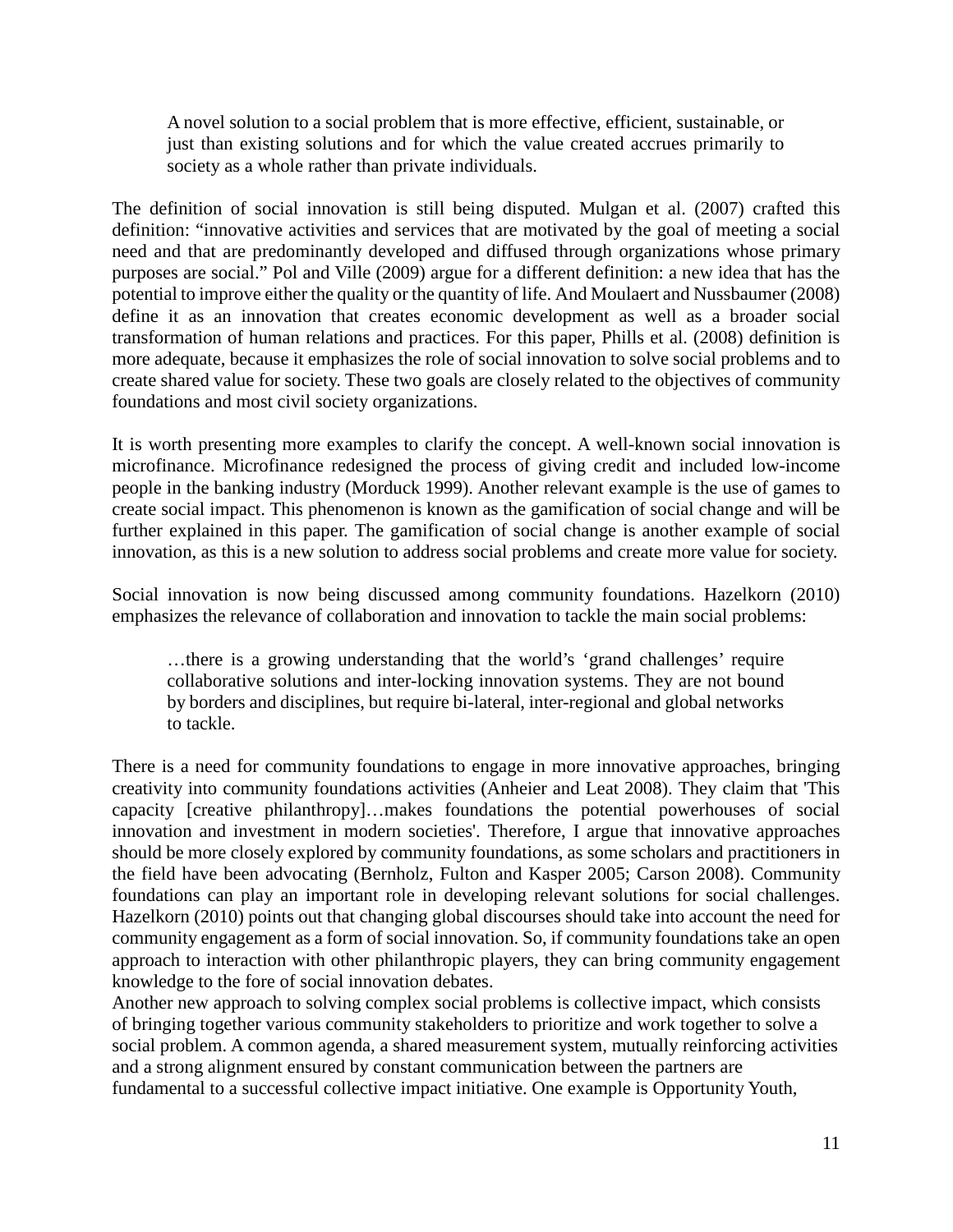where different stakeholders integrated their efforts to promote education and career opportunities for targeted individuals who were neither working nor studying (Corcoran 2012). Community foundations could be conveyors and use their knowledge to interact with different community stakeholders and embrace an innovative approach to tackle a social problem. The position of community foundations is quite unique and allows it to integrate partners that otherwise would not work together.

Most currently emerging social innovations cut across the boundaries that separate different sectors (Phills et al. 2008). Therefore, the role of community foundations in the social innovation arena can be very relevant, because this entity effectively brings together different stakeholders - as social investors, community leaders, grassroots NGOs, youth and people interested in contributing to their community. However, social innovations will probably not emerge from community foundations themselves, but from their interaction with all these stakeholders.

The social good movement brings together many relevant social innovations. This movement can be defined as the use of technologies, with an emphasis on social media technologies, to promote social change (Kanter 2010). The social good movement has attracted important players including the United Nations Foundation, Intel, Johnson and Johnson, and Telefonica, among others (Games for Change 2012).

A Social Good Summit was first organized by the United Nations Foundation together with other partners, including the Bill & Melinda Gates Foundation (Social Good Summit 2012). This summit has being replicated by ICom in Florianópolis, Brazil (Social Good Brasil 2012). There is a growing global awareness about the potential of social media and other technologies to promote social change. The recent summit in Brazil attracted more than 1,300 people and had more than 8,000 people involved through social media, which demonstrates that this topic is quite important for the community and other players in the social sector in Brazil. The program will run until the end of 2013 and ICom is exploring the possibilities of using these tools to pursue the community foundation mission of promoting community development, particularly the use of games to promote youth civil engagement.

The next section analyzes to what extent games can be considered efficient tools to promote youth civil engagement. There are certainly some limitations that should be considered while exploring these opportunities.

#### <span id="page-14-0"></span>**IV. Games as tools to promote youth civil engagement**

Jane McGonigal, a game designer and researcher, estimated that players spend around three billion hours a week playing videogames (McGonigal 2010). A social innovator can look at it as a problem, too many people spending time in non-relevant issues for the community, or as an opportunity, a great tool able to attract and influence a large part of today's youth.

The "gamification" process, the use of game design elements in non-game contexts, is being applied to achieve business goals (e.g.: Foursquare), educational objectives (e.g.: schools where students get badges and points for achievements) and now to attain social impact (Deterding et al. 2011). This has evolved to actually creating "serious games"; these games are understood as any game that serves a purpose beyond entertainment (Ritterfeld, Cody and Vorderer 2009). This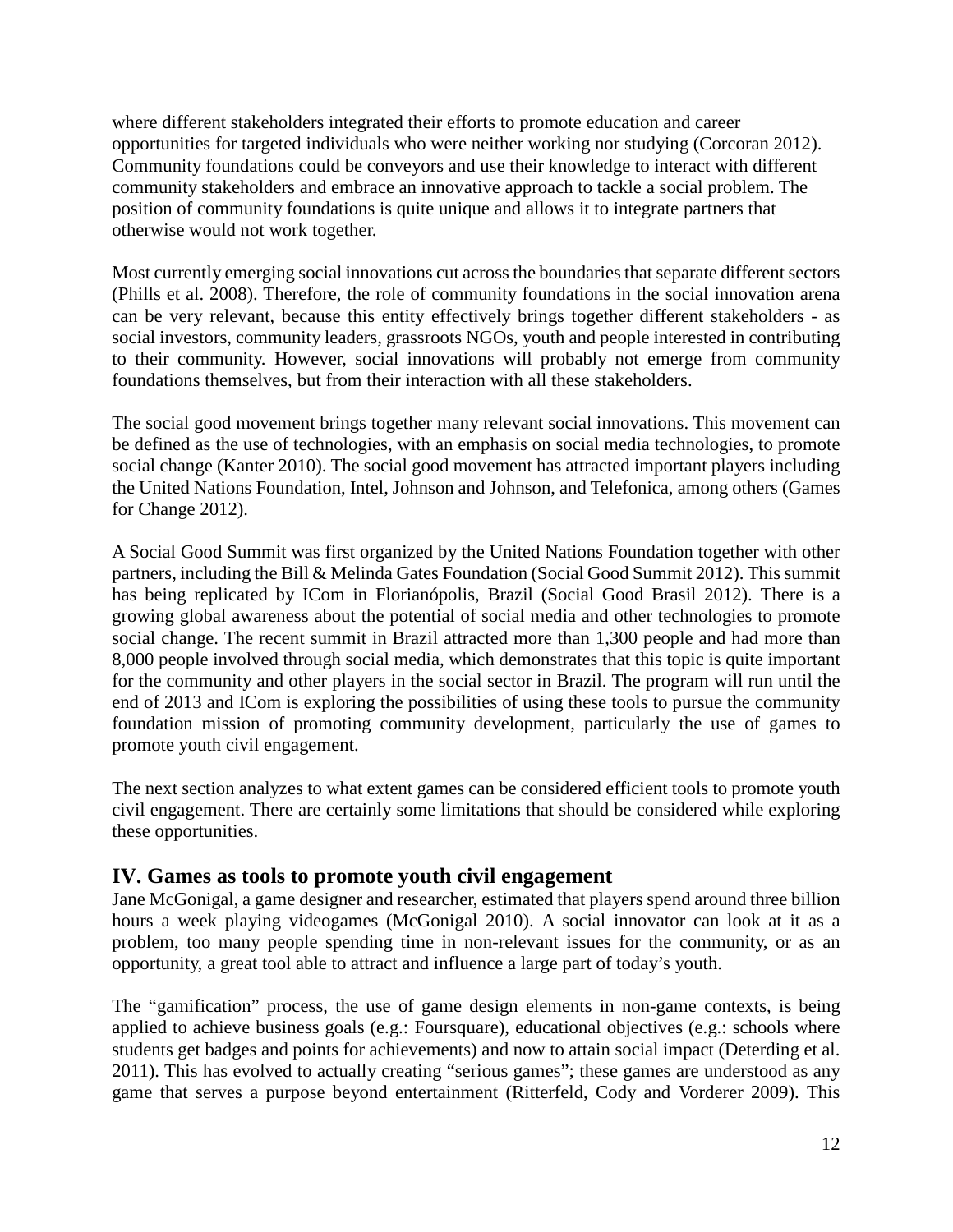industry includes games designed for educational and training purposes as well as social impact games. The use of games for educational purposes has a longer track record and has built knowledge that can be useful when designing social impact games. However, social impact games are normally concerned with changing behaviors, which goes beyond the more common didactic purposes.

There are strong claims about the potential of games to achieve educational goals more efficiently than the tools currently used (Kebritchi and Hirumi 2008). However, it is important to have the right combination of game elements in order to design an efficient learning tool. A web-based game and the possibility to interact with other players have proven to be important characteristics to achieve educational goals (Paraskeva, Mysirlaki and Papagianni 2010). There is even a proposed framework to design educational games that can be useful when it comes to designing social impact games (Aleven 2010).

Social impact games initiatives fit into the Social Good Movement. There are many games being developed to generate social impact, including Half the Sky, Zamzee, Inside the Haiti Earthquake, Phone Story among others (Games for Change, 2012). The organizations behind these are exploring the opportunity of having a tool that attracts a lot of people to promote social impact. It is not an easy task, though, to balance an attractive user experience with a meaningful purpose that contributes to social change.

There are concerns that games might trivialize the work for social impact. However, the examples mapped so far show that it is worth taking the risk (Hawkins 2010). Brenda Brathwaite (2010) describes how, in play with her daughter, an unthreatening game environment presented exactly the right medium to learn about difficult moral dilemmas (Boskic 2011). So there is certainly the need to evaluate these games to find out which ones are creating social impact and which might not be producing any results.

Games are tools to simulate real life experiences (Gilbert 2010 mentioned by Boskic 2011). Citizenship consciousness and civil engagement can be promoted through the real-life experiences simulated in the games(Schrier et al. 2010). A recent study has been undertaken by Boskic (2011) to analyze the impact of the Urgent Evoke game on the players' discourse and actions. The research has shown that the moral action function and moral sensitivity function have increased in the players' discourse.

An evaluation reported by Robert Hawkins (2010) about the performance of the Urgent Evoke among African players showed that, based on a self-assessment consultation, players have changed their thinking about issues, increased their self-confidence, and increased their sense of agency and future potential. This report recommended that Evoke should establish more connections with local civil society organizations (CSOs) and social enterprises. As presented in the next section, Conecta has focused its efforts on connecting players with local CSOs and social enterprises.

This increasing evidence reinforces the potential of games to promote social impact as stated by Boskic (2011):

Study results suggest that ARGs [alternate reality games] motivate players to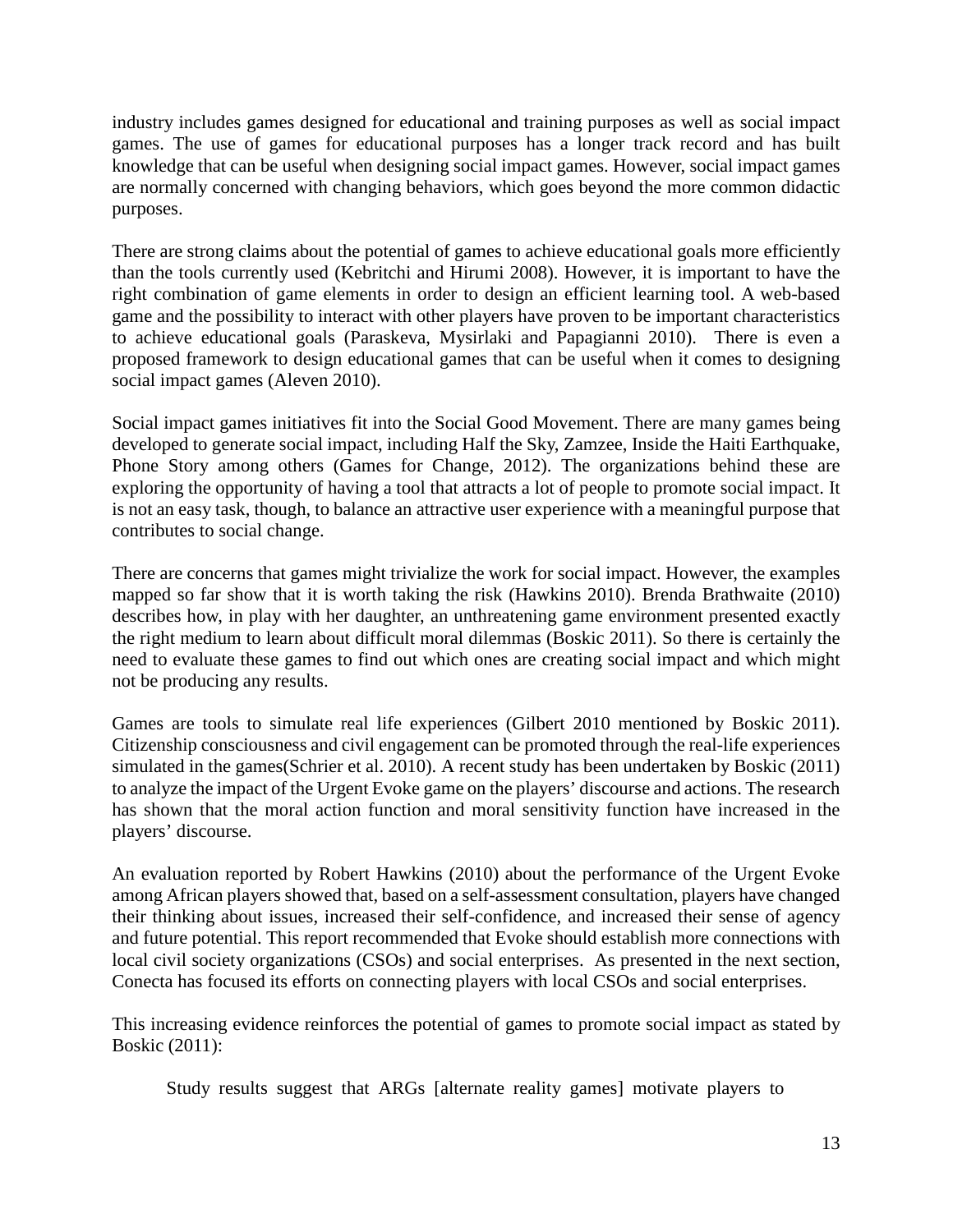contribute to the game, and that through such contribution participants may arrive at understandings that encourage them to make changes in their behaviors outside of the game world.

In order to ground this theory, Conecta is analyzed as a case study. The pages that follow explain the process that resulted in the development of such a game, the first month's implementation experience, and the perspectives for the future.

### <span id="page-16-0"></span>**V. Case study**

Conecta is a game that was created by ICom's Youth Committee with the support of a consultant and a trainee who were part of the ICom staff. The Youth Committee wanted to develop a tool to involve more people in solving their community's challenges, and, in order to reach beyond those young people that were already involved, it was necessary to come up with an innovative tool. After several brainstorming sessions, the idea emerged to design a game to attract more young people in tackling community issues.

Conecta's main goals are: to create awareness about community issues; to share knowledge and data about local challenges; and to stimulate action by providing links to tools and resources that facilitate the players' engagement. There is a strong focus on connecting virtual and physical realities. Urgent Evoke could not facilitate the player connection with local CSOs and social enterprises, since the game was designed to be played by the youth from various different countries. However, Conecta, as a local game, was able to link the youth to local CSOs and social enterprises, thereby increasing the chances of engagement in the physical reality.

The game Conecta shows the metropolitan area of Florianópolis, which is the geographic reach of ICom, and players can activate challenges choosing a region of the city (presented in the annex 1). By answering quiz questions, that usually require the player to do a quick search on the web and identify an appropriate tool or resource, players earn points and receive visual feedback, in the form of a visible improvement in the community. The game is an application on Facebook selected by the game host as a means of incentivizing the players to share their knowledge and achievements with other players.

As Boskic (2011) presented, Raphael et al. (2010) claim that asking players to check various sources provides different perspectives, develops leadership skills and offers learning that might be transferred to actual life. This reinforces the relevance to challenging players to explore virtual and physical realities to solve the challenges in the game. Conecta is doing that by putting challenges in place that require players to explore at least virtual references in order to be able to respond.

An important feature of Conecta is the flash mob. Besides the web-based online game there is also one activity every two months that bring together many players for a physical meeting, where they work together on solving a social or environmental issue or create awareness among the population around those issues. One example is an event to volunteer for a local CSO that works with elderly people; another one would be a gathering to clean up a beach. These activities contribute to developing linkages between virtual and physical actions.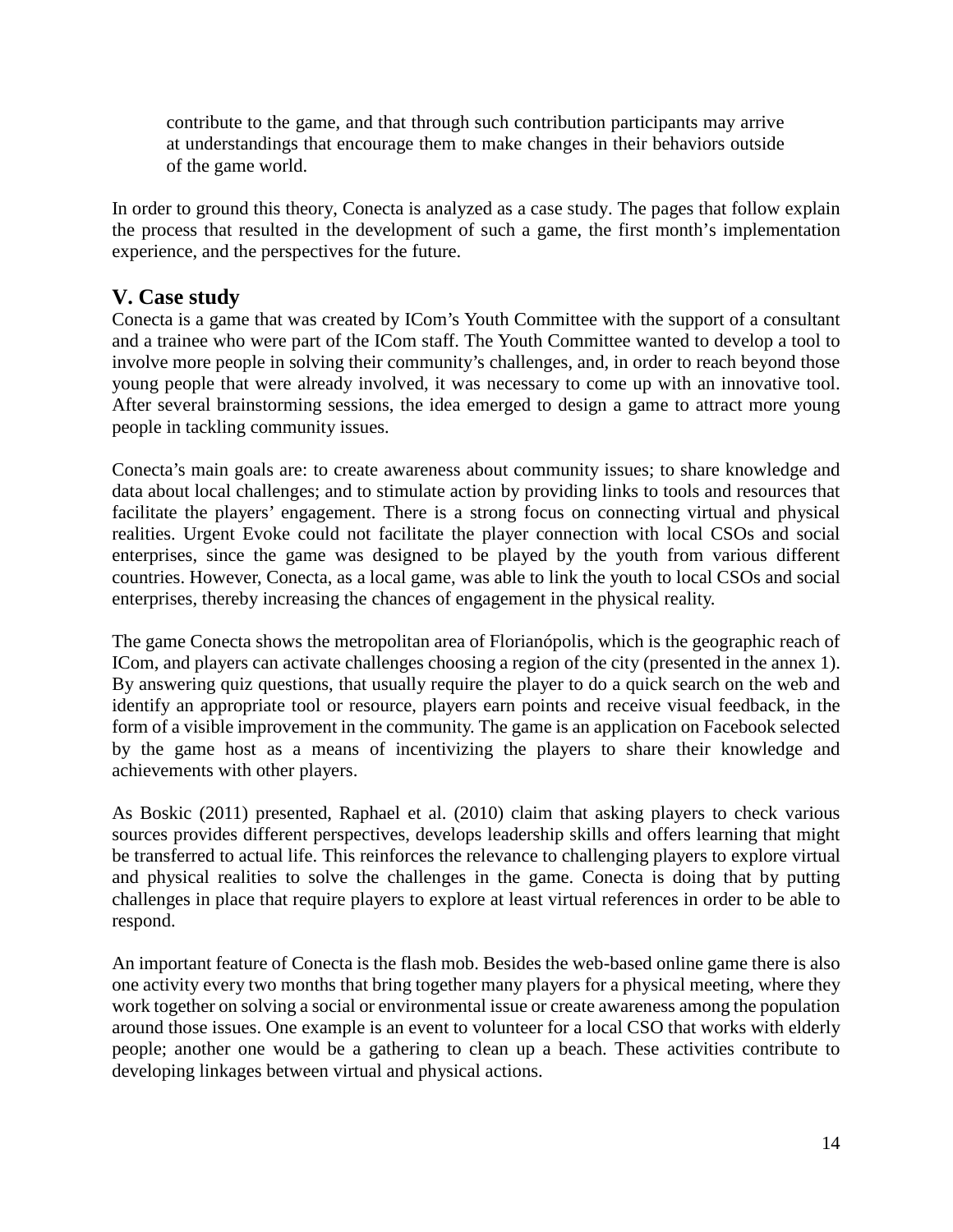The challenges in the game are organized by regions and topics. There are seven regions of the metropolitan area of Florianópolis and five topics: education, political participation, health, environment and mobility. Examples of questions in the challenges are:

- Where can you donate blood in the city?
- What is the local web platform that you can use to make suggestions or complain about how the mayor is running the city?
- How can you be a supporter of an orphan child in Florianopolis?

The questions come with multiple choice answers that provide some references for the players' research. The choices available link the player to CSO websites that provide tools and opportunities for youth engagement. This game was launched on November 8, 2012, and it will be evaluated using survey questionnaires presented in annex 2. This survey was developed before the game was launched, since there is still need for data to provide more information on the efficacy of social impact games. Nevertheless, as shown in the previous section, there is already evidence of social impact generated by such games as Urgent Evoke (Hawkins 2010, Boskic 2011).

The main challenge for Conecta is to integrate game play and content, which ultimately defines the success of a social impact or educational game (Raphael et al. 2010).

#### <span id="page-17-0"></span>**VI. Conclusion**

The philanthropic culture and the level of civil engagement in Brazil are rather weak. The level of giving in the greater Florianópolis area demonstrates that the challenge is significant (Andion et al. 2012). Working with youth to change this culture is a good way forward to establish new levels of civil engagement that ultimately will lead to better and stronger communities.

Community foundations in different cities have been working with youth to promote civil engagement. Most of the programs are focused on promoting the roles of community foundations as a vehicle for philanthropy and grantmaker. However, there are opportunities to identify new strategies to achieve this goal.

There is an opportunity for community foundations to engage youth and develop with them a culture of community philanthropy that responds to current challenges. There are social innovations that can support community foundations in the process of promoting civil engagement among the youth. The social good movement encourages the use of new technologies to promote social change and is an interesting source of solutions to address social challenges. A social innovation that is particularly suitable for the challenge of promoting youth civil engagement is web-based games.

Web-based games are emerging as important tools to mobilize more people, especially youth, to promote social change. These new instruments, among others that are being developed by social innovators, provide new paths to be explored by community foundations. The web-based game Urgent Evoke has shown positive results and Conecta has good potential since it is building its strategy after learning from the evaluation of Urgent Evoke.

Conecta was launched on November 8th and within three weeks it attracted more than 300 players.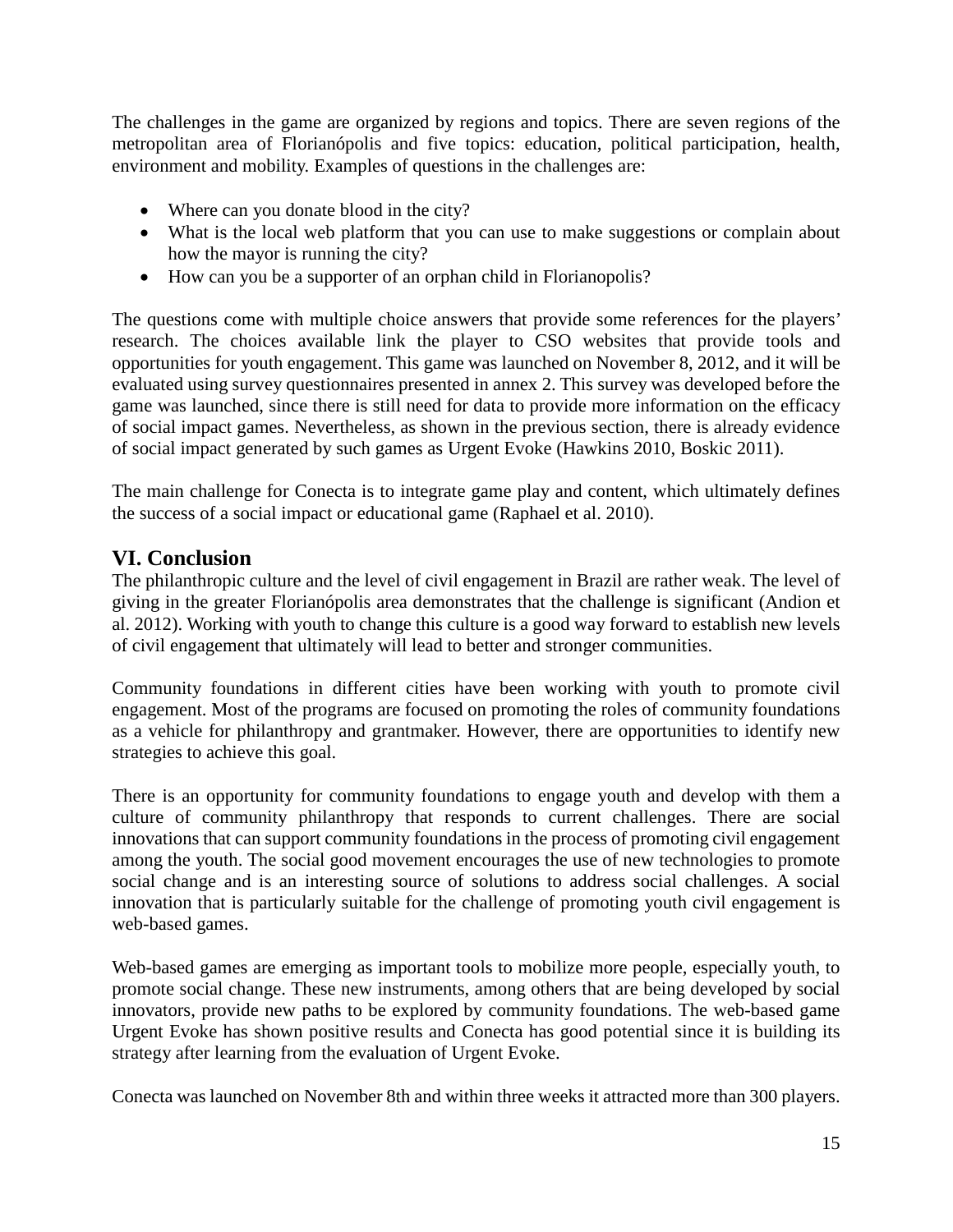A flash mob was also organized to mobilize more people and introduce them to civil society issues. The strategy has been to attract attention from different players in the social sector. The evaluation process will provide more information on how the program could create more social impact. There are certainly various points to be evaluated and improved; nevertheless the first results are encouraging.

Community foundations are going through changes, trying to identify a model to deal with the current challenges communities are facing, while integrating new players and tools of the social change arena. Community foundations are positioned to play an important role on convening different community stakeholders towards solving community's challenges. There is now a need for boldness to embrace this change, absorbing new tools while preserving the mission and values of community foundations.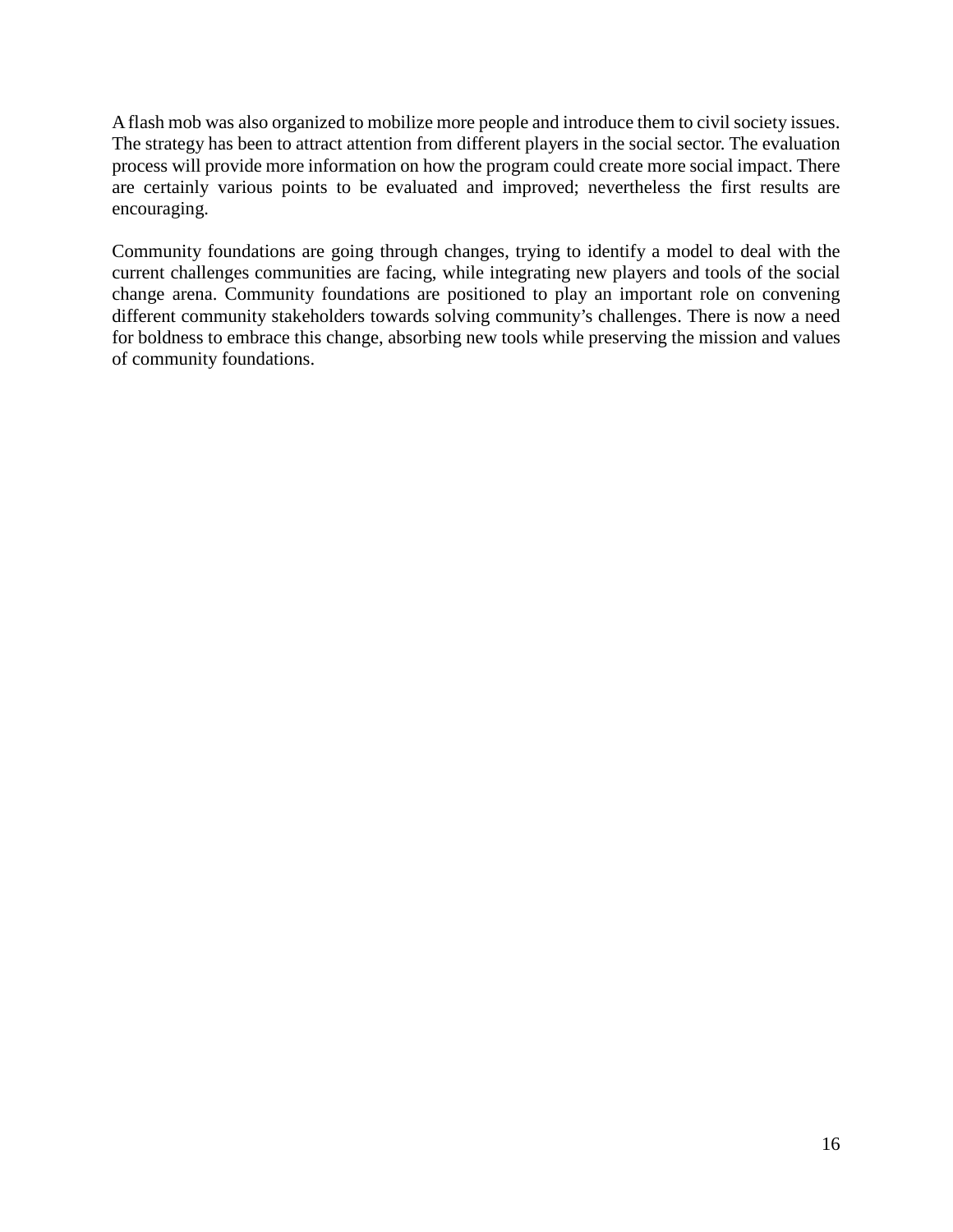#### <span id="page-19-0"></span>**References**

- Albor, J. (2011) Systems at Play: The Construction of International Systems in Social Impact Games. Master's Thesis (International Studies – University of San Francisco).
- Aleven, V., Myers, E., Easterday, M. and Ogan, A. (2010) Toward a Framework for the Analysis and Design of Educational Games. Presented at the 2010 IEEE International Conference on Digital Game and Intelligent Toy Enhanced Learning on April  $12<sup>th</sup>$  to  $16<sup>th</sup>$  2010. (http://ieeexplore.ieee.org/xpls/abs\_all.jsp?arnumber=5463744)
- Amory, A., Naicker, K., Vincent, J. and Adams, C. (1999) The use of computer games as an educational tool: identification of appropriate game types and game elements. British Journal of Educational Technology, Vol. 30, No. 4, pp. 311-21.
- Andion, M., Melo, D., Menezes, E., Silva, L. (2012) Conhecendo o investidor social privado da Grande Florianópolis – limites e perspectivas na promoção da participação cívica local.
- Anheier, H. and Leat, D. (2006) *Creative Philanthropy*. Oxford: Routledge.
- Borba, J. and Ribeiro, E. (2010) Participação Convencional e Não Convencional na América Latina. Revista Latinoamericana de Opinión Pública, Vol. 1, No. 0.
- Bolder Giving (2012) Website accessed at<http://www.boldergiving.org/> on October 31<sup>st</sup> 2012.
- Boskic, N. (2011) Ethical Behaviour, Personal Growth and Becoming a Citizen of the World: the power of online games. IR 12.0: Performance and Participation. Association of Internet Researchers, Seattle, 10-13 October 2011.
- Carson, E. (2002) A Crisis of Identity for Community Foundations. The State of Philanthropy, pp. 7-11. National Committee for Responsive Philanthropy.
- Carson, E. (2004) The Road Not Yet Traveled: A Community Foundation Movement for Social Justice. Presented at the Community Foundations: Symposium on a Global Movement on December 4<sup>th</sup> 2004 in Berlin, Germany.
- Carson, E. (2008) The Myth of Community Foundation Neutrality and the Case for Social Justice. In Local Mission – Global Vision: Community Foundations in the  $21<sup>st</sup>$  Century, ed. Hero, P. and Walkenhorst, P.
- Chaparina, S. (2006) Youth in Philanthropy going global: A review of some international models of Youth Philanthropy. International Fellowship Program. New York: Centre on Philanthropy and Civil Society, The City University of New York.
- Corcoran, M., Hanleybrown, F., Steinberg, A. and Tallant, K. (2012) Collective Impact for Opportunity Youth. FSG Publication.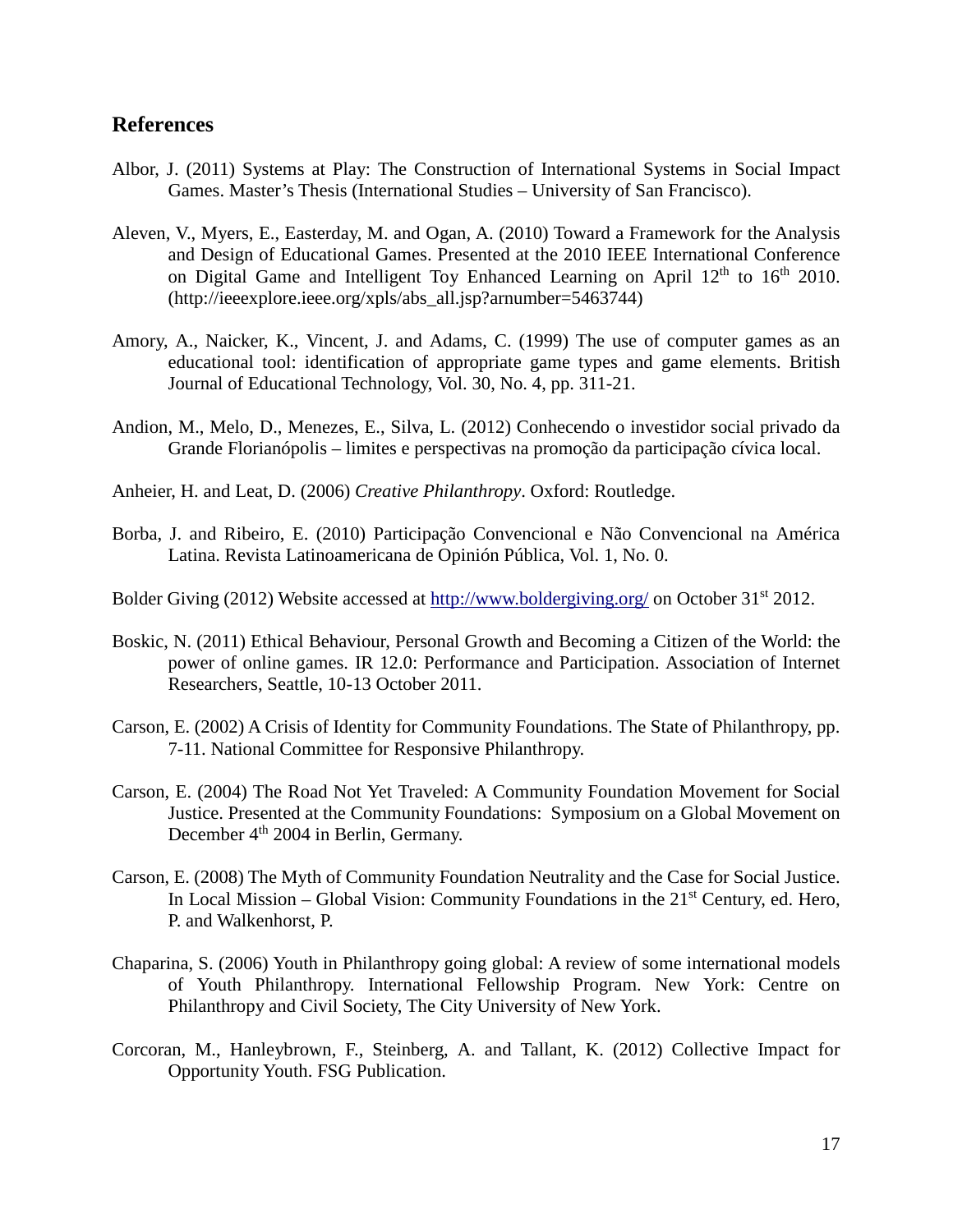- Da Silva, A. (2009) Brazilian Community Foundations as Vehicles for Philanthropy: Strategies to Engage Small and Non-Traditional Donors. Paper presented at the Emerging Leaders Fellowship Program at the Center of Studies of Philanthropy and Civil Society at City University of New York.
- Flanagan, C. and Levine, P. (2010) Civil Engagement and the Transition to Adulthood. The Future of Children, Vol. 20, No. 1, pp. 159-179.
- Games for Change (2012) Website: [http://www.gamesforchange.org/.](http://www.gamesforchange.org/) Accessed on October 29<sup>th</sup> 2012.
- Garza, P. and Stevens, P. (2002) Best Practices in Youth Philanthropy. Coalition of Community Foundations for Youth.
- Harvey C, Maclean M, Gordon J and Shaw E (2011) Andrew Carnegie and the foundations of contemporary entrepreneurial philanthropy. *Business History* 53(3): 425–450.
- Hazelkorn E. (2010) Community engagement as social innovation. In: Weber L and Duderstadt J (eds) *University Research for Innovation*. London and Geneva: Economica.
- Hawkins, R. (2010) Project Evaluation: Evoke. Washington, D.C.: The World Bank.
- Hodgson, J., Knight, B. and Mathie, A. (2012) The New Generation of Community Foundations. Global Fund for Community Foundations. International Development Research Centre.
- IBGE (2009) Instituto Brasileiro de Geografia e Estatística. Website accessed at http://www.ibge.gov.br/ on November  $19<sup>th</sup> 2012$ .
- Instituto Elos (2012) Website accessed at http://www.institutoelos.org/ on November 6<sup>th</sup> 2012. Council of Michigan Foundations (2012) Website accessed at http://www.michiganfoundations.org/ on November 5<sup>th</sup> 2012.
- Instituto Rio (2009) Relatório Anual 2009. Instituto Rio. Accessed at http://www.institutorio.org.br/ on October  $10^{th}$  2012.
- IPEA (2012) A década inclusiva (2001-2011): Desigualdade, Pobreza e Políticas de Renda. Comunicados do IPEA, No. 155.
- Kanter, B (2010) The networked nonprofit: connecting with social media to drive change. San Francisco: John William & Sons.
- Karlstrom, M., Brown, P., Chaskin, R., Richman, H. (2009) Embedded Philanthropy and the Pursuit of Civil Engagement. Foundation Review, Vol. 1, No. 2, pp. 51-64.
- Kebritchi, M. and Hirumi, A. (2008) Examining the pedagogical foundations of modern educational computer games. Computers & Education, Vol. 51, No. 4, pp. 1729-43.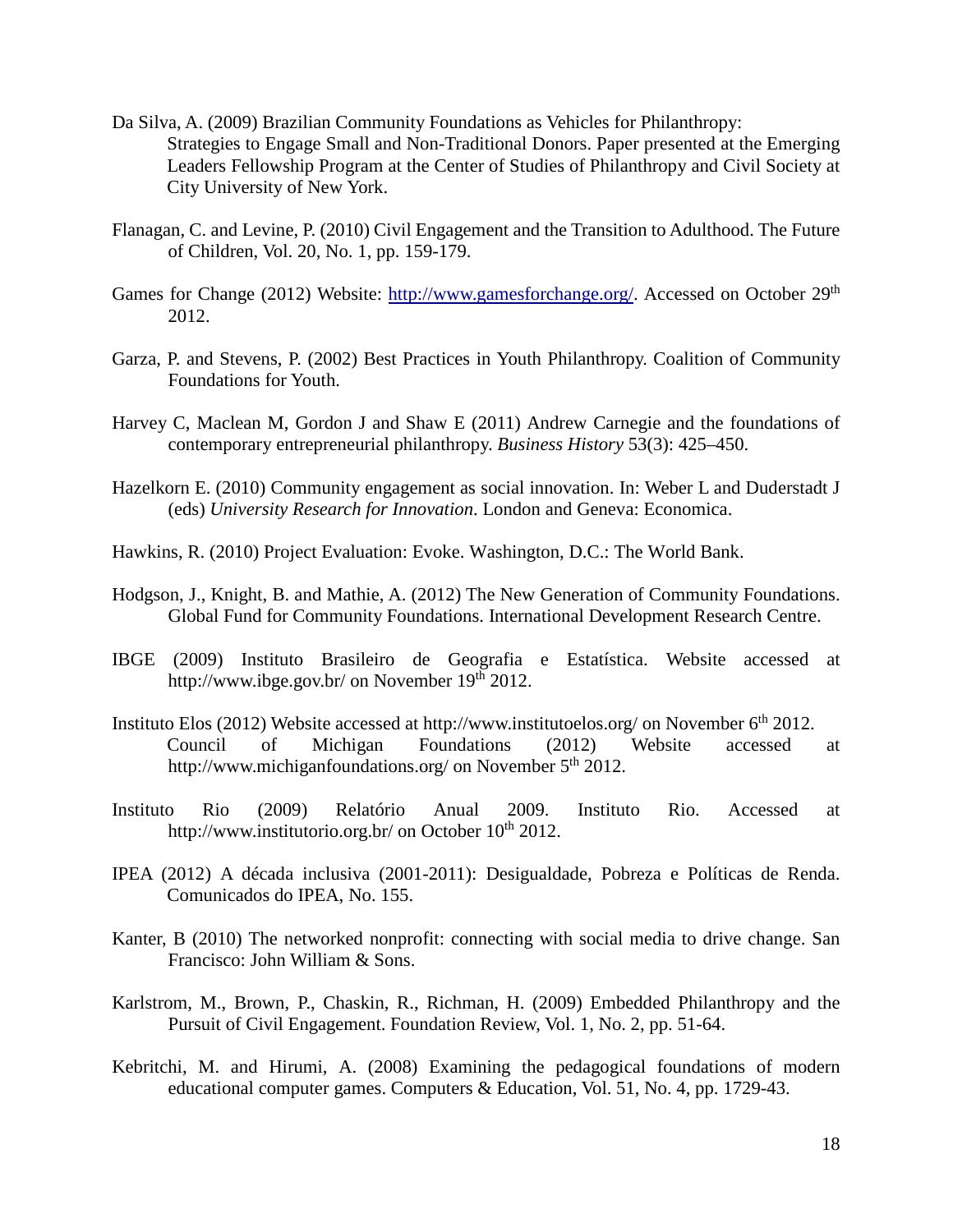Kisil, M. (2006) A new paradigm for corporate citizenship. Alliance, vol. 11, number 1.

- Leonard, J. (1989) Creating Community Capital: Birth and Growth of Community Foundations. In An Agile Servant: Community Leadership by Community Foundations. New York: The Council on Foundations.
- MacCallum, D. and Moulaert, F. (2009) Social Innovation and Territorial Development. Burlington: Ashgate Publishing Company.
- Maclean, M., Harvey, C., Gordon, G. (2012) Social innovation, social entrepreneurship and the practice of contemporary entrepreneurial philanthropy. International Small Business Journal, Vol. 0, pp. 1-17.
- Morduck, J. (1999) The Microfinance Promise. *Journal of Economic Literature*, Vol. 37, pp. 1569- 1614.
- Mumford MD (2002) Social innovation: Ten cases from Benjamin Franklin. *Creativity Research Journal* 14(2): 253–266.
- Paraskeva, F., Mysirlaki, S. and Papagianni, A. (2010) Multiplayer online games as educational tools: Facing new challenges in learning. Computers & Education, Vol. 54, No. 2, pp. 498-505.
- Patota, N., Schwartz, D., and Schwartz, T. (2007) Leveraging generational differences for productivity gains. Journal of American Academy of Business, Cambridge, Vol 11, No. 2, pp. 1-11.
- Pettigrew A (1990) Longitudinal field research on change: Theory and practice. *Organization Science* 1: 267–292.
- Phills Jr., James A., Kriss Deiglmeier and Dale T. Miller (Fall 2008) 'Rediscovering Social Innovation', Stanford Social Innovation Review, pp. 34-43.
- Pol E and Ville S (2009) Social innovation: Buzz word or enduring term? *The Journal of Socio-Economics* 38: 878–885.
- Raphael, C., Bachen, C., Lynn, K., Baldwin-Philippi, J. and McKee, K. (2010) Games for Civic Learning: A Conceptual Framework and Agenda for Research and Design. Games and Culture, Vol. 5, pp. 199-235.
- Reynolds, Dorothy. (2008). *The Balancing Act: The Roles of a Community Foundation*. Retrieved from www.mott.org/Publications/Legacy%20Publications/balancingact.aspx
- Ritterfeld, U., Cody, M. and Vorderer, P. (2009) Serious Games Mechanisms and Effects. New York: Routledge.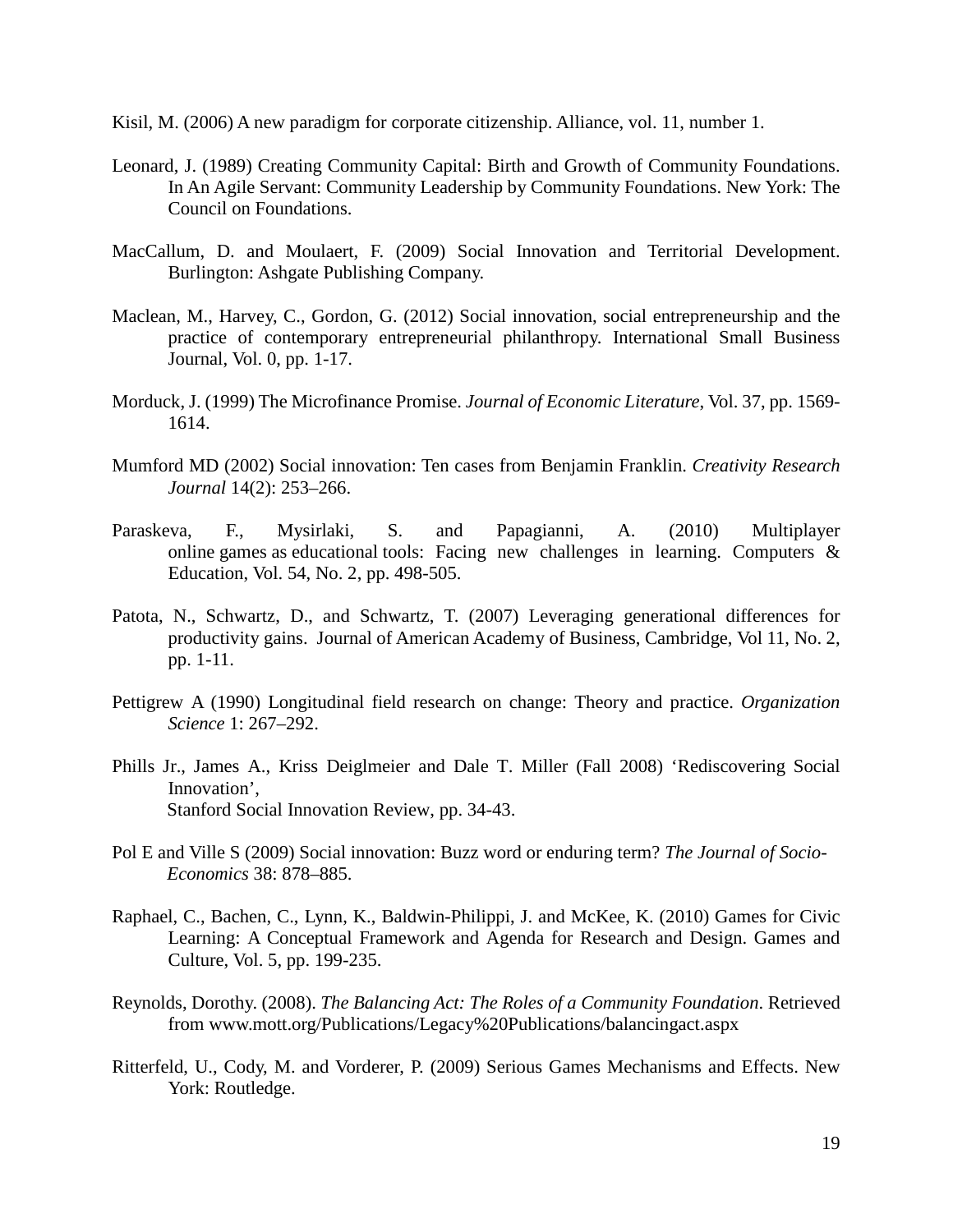- Silverman, R. (2007) "A New Generaton Reinvents Philanthropy." Retrieved from The Wall Street Journal, http://online.wsj.com/article/SB118765256378003494.html, on October 12th, 2012.
- Slyke, D. and Newman, H. (2006) Nonprofit Management & Leadership, Vol. 16, No. 3, pp. 345- 368.
- Social Good Brasil (2012) Website accessed at http://socialgoodbrasil.org.br/ on November 1<sup>st</sup> 2012.
- Szazi, E. (2004) Terceiro Setor Temas Polêmicos. São Paulo: Editora Peirópolis.
- The Winnipeg Foundation (2004) Learning by Heart, Engaging Youth in Philanthropy. Accessed at http://www.wpgfdn.org/ on October  $25<sup>th</sup> 2012$ .
- The Winnipeg Foundation (2012) Website accessed at http://www.wpgfdn.org/ on October 31st 2012.
- Thompson, A. (2006) Focus on sustaining community philanthropy: looking for new models. Alliance, Vol. 11, No. 1, pp. 41-43.
- Virvou, M., Katsionis, G. and Manos, K. (2005) Combining software games with education: evaluation of its educational effectiveness. Educational Technology & Society, Vol. 8, No. 2, pp. 54-65.
- Werback, K. and Hunter, D. (2012) For the Win: How Game Thinking Can Revolutionize Your Business. Philadelphia: Wharton Digital Press.
- White House (2012) The White House Website. Accessed at http://www.whitehouse.gov/administration/eop/sicp on October 14th 2012.
- World Bank (2007) Social Development Notes. No 43070. Washington, DC: The World Bank.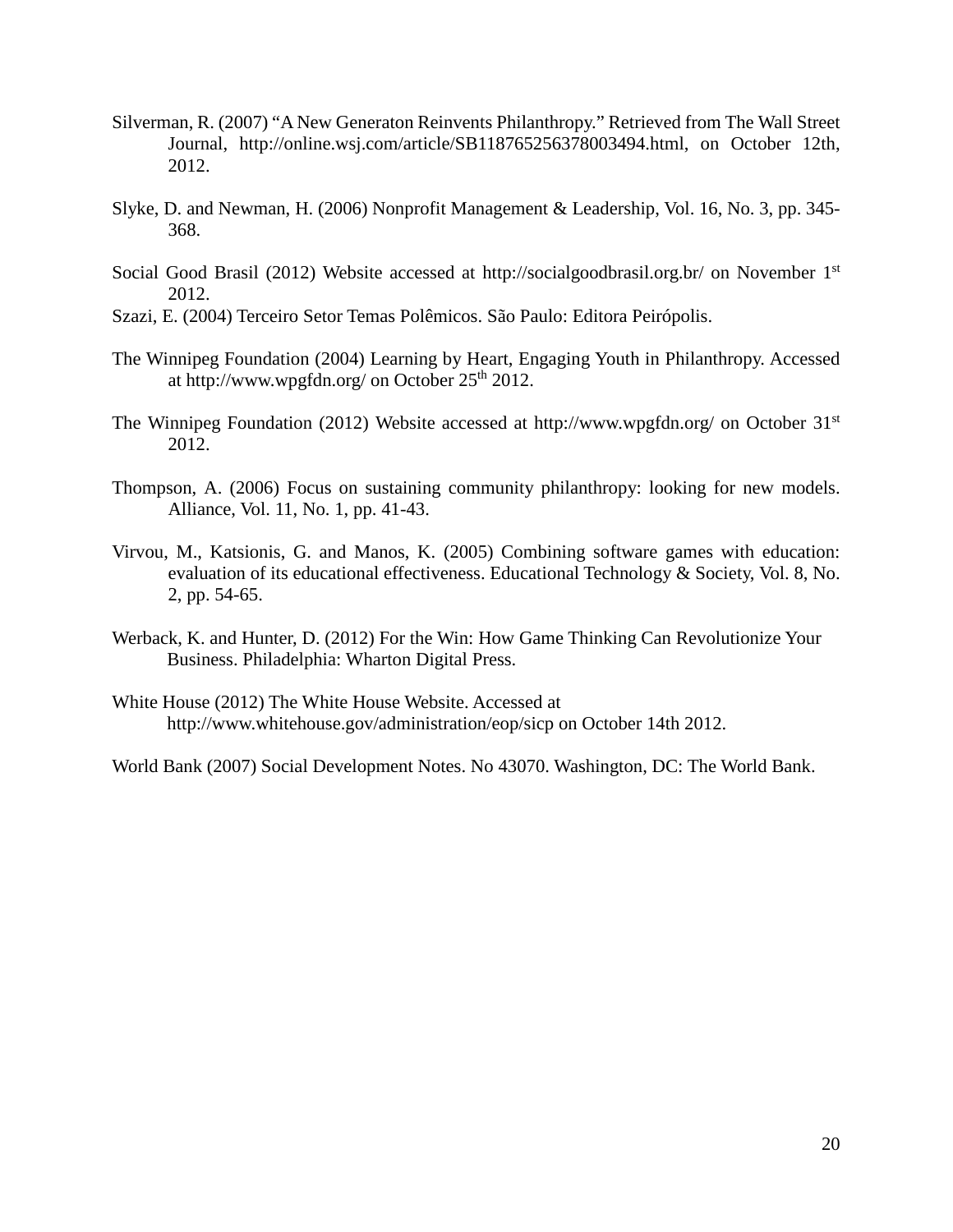

<span id="page-23-0"></span>**Annex 1 – Conecta screen template**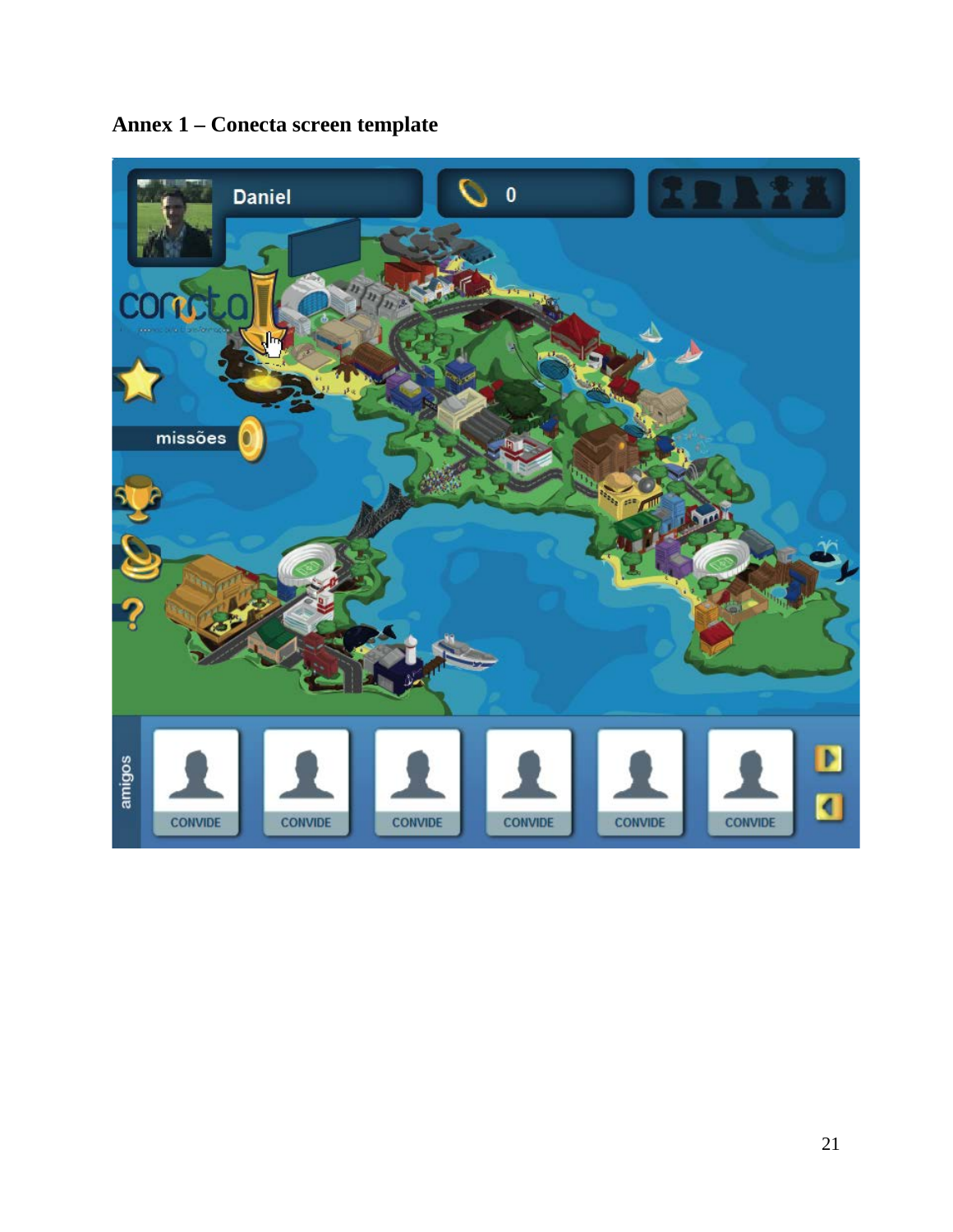# <span id="page-24-0"></span>**Annex 2 – Surveys Conecta Evaluation**

#### A2.1. User experience evaluation table

| I was not aware of the duration of the game, when I found out the game       | Totally  | $-2-1$ 0 $+1$ | Totally |
|------------------------------------------------------------------------------|----------|---------------|---------|
| was over.                                                                    | disagree | $+2$          | agree   |
| I found myself more into the game than actually in the 'real world'.         | Totally  | $-2-1$ 0 $+1$ | Totally |
|                                                                              | disagree | $+2$          | agree   |
| I could interact with other people in the game.                              | Totally  | $-2-1$ 0 $+1$ | Totally |
|                                                                              | disagree | $+2$          | agree   |
| I had a lot of fun playing with other people.                                | Totally  | $-2-1$ 0 $+1$ | Totally |
|                                                                              | disagree | $+2$          | agree   |
| The game promotes cooperation and competition with other players.            | Totally  | $-2-1$ 0 $+1$ | Totally |
|                                                                              | disagree | $+2$          | agree   |
| This game is ideal to me the quizzes are not too easy neither too difficult. | Totally  | $-2-1$ 0 $+1$ | Totally |
|                                                                              | disagree | $+2$          | agree   |
| The game evolves in a nice way, it is not boring, showing different          | Totally  | $-2-1$ 0 $+1$ | Totally |
| activities and surprises.                                                    | disagree | $+2$          | agree   |
| I had fun playing the game.                                                  | Totally  | $-2-1$ 0 $+1$ | Totally |
|                                                                              | disagree | $+2$          | agree   |
| I would recommend this game to my friends.                                   | Totally  | $-2-1$ 0 $+1$ | Totally |
|                                                                              | disagree | $+2$          | agree   |
| I would like to play this game again.                                        | Totally  | $-2-1$ 0 $+1$ | Totally |
|                                                                              | disagree | $+2$          | agree   |
| I could achieve the goals with my own skills.                                | Totally  | $-2-1$ 0 $+1$ | Totally |
|                                                                              | disagree | $+2$          | agree   |
| I felt I was competent to solve the challenges throughout the game.          | Totally  | $-2-1$ 0 $+1$ | Totally |
|                                                                              | disagree | $+2$          | agree   |